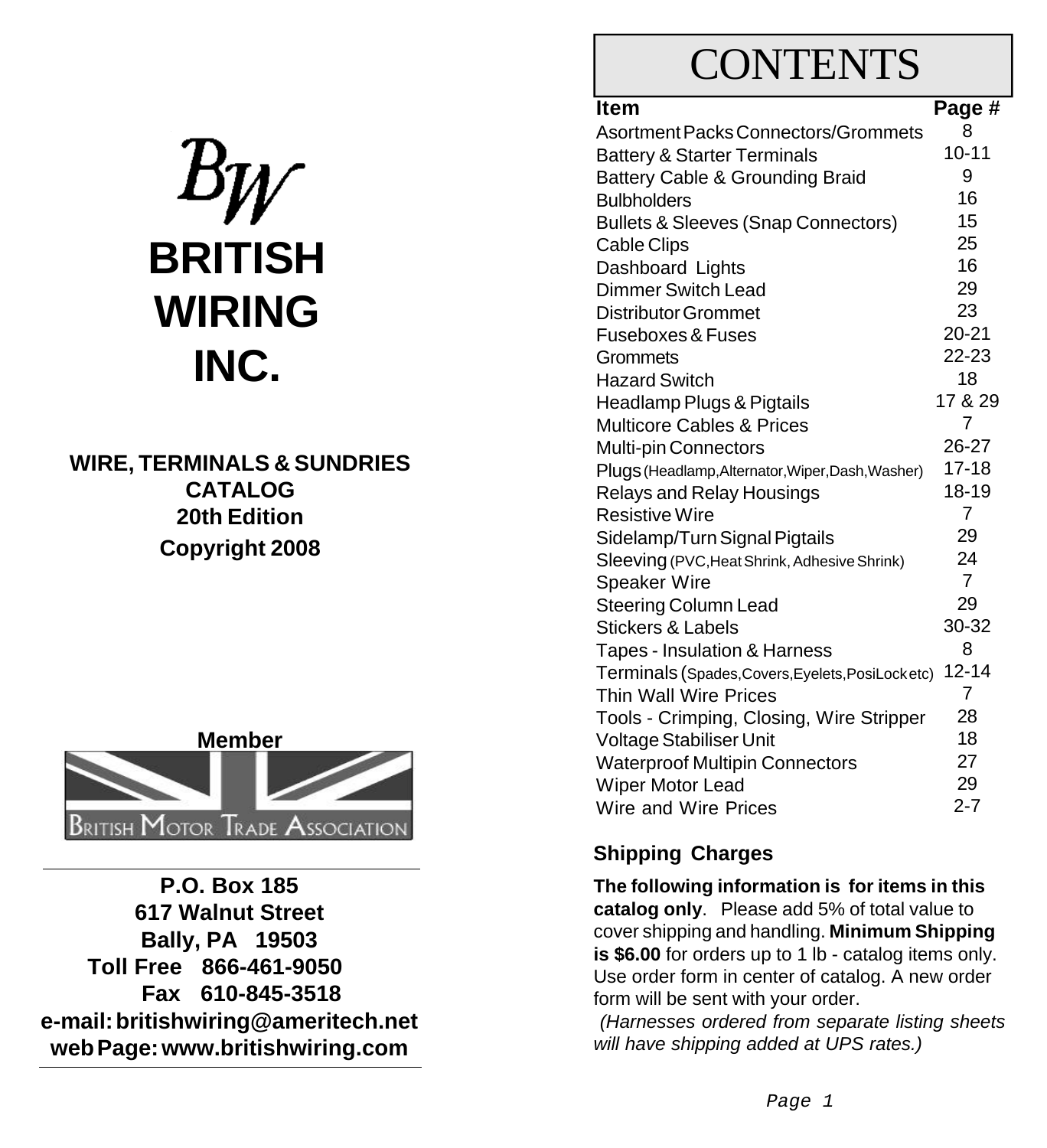## WIRE

All automotive wire is made up of a number of strands of copper wire. Needless to say, the more current the wires are required to carry, the greater the number of strands it needs, so a cable designated 28/0.30 is made up of 28 strands of wire, each measuring 0.30mm in diameter. The following table shows the various sizes and the general use of the wire.

| Cable<br>Size<br>(Strands) | Carrying<br>Capacity<br>(Amps) | General Use                                  |
|----------------------------|--------------------------------|----------------------------------------------|
| 9<br>14                    | 5.75<br>8.00                   | Side and Tail Lamps<br>and<br>General Wiring |
| 28                         | 17.50                          | Horns & Headlamps.<br>Major Accessory Feed   |
| 44                         | 25.50                          | Generator, Control Box<br>and Ammeter        |
| 65<br>84<br>120            | 35.00<br>42.00<br>60.00        | Alternator feed and<br>Ammeter               |

To work out what size of wire you require use the following equation: AMPS = Watts/Volts

British 14 strand wire  $=$  18 gauge US British 28 strand wire  $= 14$  gauge US British 44 strand wire  $= 12$  gauge US British 65 strand wire  $=$  10 gauge US

We supply two types of wire for the classic car market - PVC and Braided.

## **WIRE**

Braided and Lacquered wire is now manufactured to give a more authentic appearance on the older cars. This is available as well as a vast range of standard PVC wire. The Braided and Lacquered wire is made with a PVC inner core and therefore contains all of the electrical properties of modern wire.

### **FOR THE FOLLOWING CABLE CHARTS: -**

On the following pages we have listed the wire in the sizes and colors available. The 'P' column denotes PVC wire available and 'B' denotes Braided and Lacquered wire available. Due to restrictions on the manufacturing machinery 65/ 0.30 is the largest wire offered in Braided and Lacquered finish.

### *A SELECTION OF WIRE IS KEPT IN STOCK.*

Orders may take up to six weeks to complete when wire is ordered from the UK. Please call for information.

The following Standard abbreviations are used in the following table:

| $B = Black$ | $O = Orange$ | $U = Blue$      |
|-------------|--------------|-----------------|
| $G = Green$ | $P = Purple$ | $W = White$     |
| $K = Pink$  | $R = Red$    | $Y = Y$ ellow   |
| $N = Brown$ | $S = S$ late | $LG = Lt$ Green |

## **'Thin Wall' Wire**

Although not a full range of sizes and colors yet, the modern 'thin wall' wire as used in the Automotive Industry today is available. Call for availability.

| <b>Size</b> | <b>Cross Section</b> | Amps |
|-------------|----------------------|------|
| 24/0.2      | $0.75$ sq mm         | 14.0 |
| 32/0.2      | 1.00                 | 16.5 |
| 21/0.3      | 1.50                 | 21.0 |
| 28/0.3      | 2.00                 | 25.0 |
| 44/0.3      | 3.00                 | 33.0 |
| 84/0.3      | 6.00                 | 50.0 |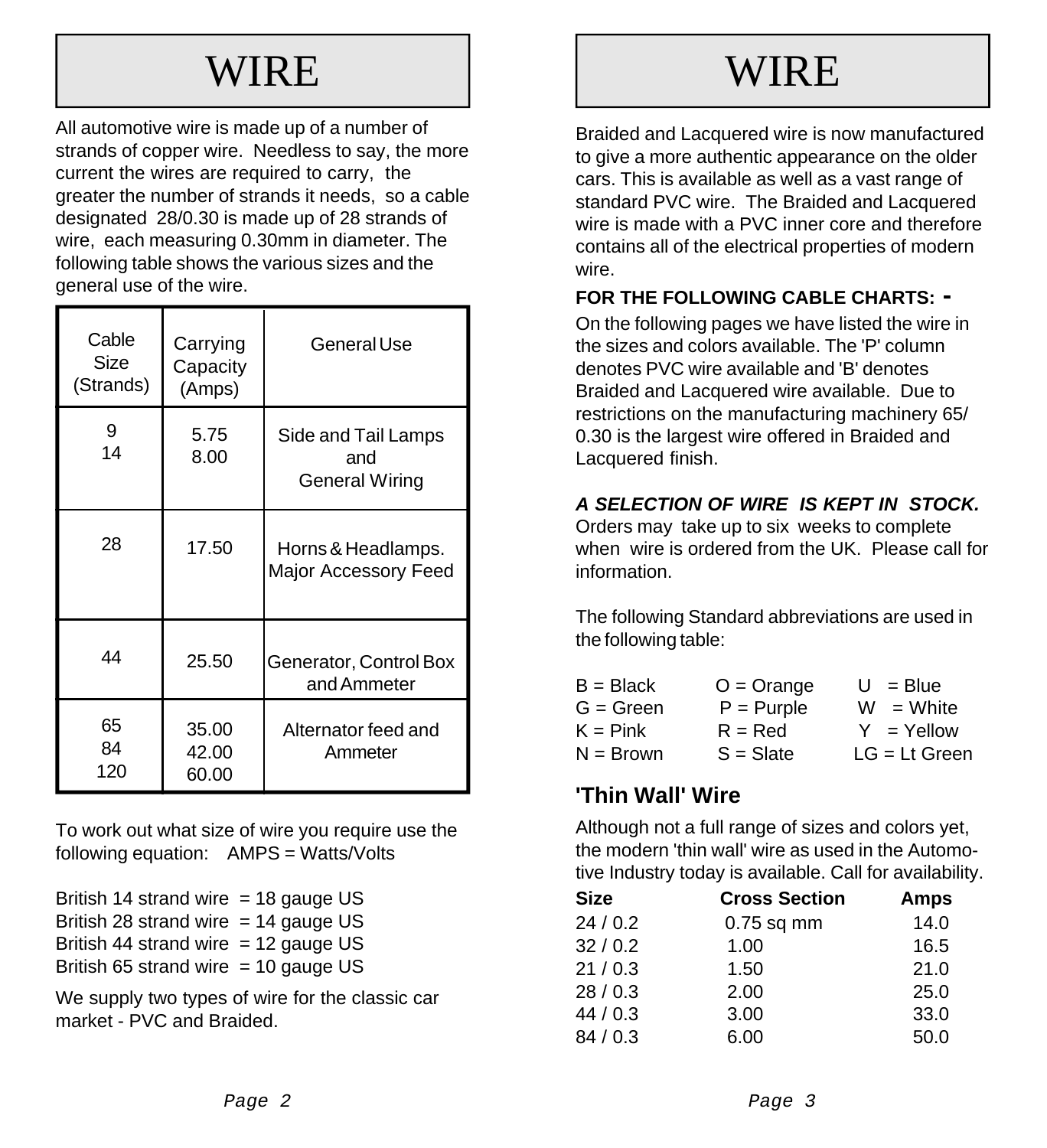## WIRE

Note: *P* denotes *Pvc* wire. *B* denotes *Braided* wire. *PB* denotes both *Pvc* and *Braided* wire are available.

| Color / Size                      | -9                                       | 14                                   | 28                 | 44                     | 65                  | 84               | 120            |  |
|-----------------------------------|------------------------------------------|--------------------------------------|--------------------|------------------------|---------------------|------------------|----------------|--|
| B<br>BG<br><b>BN</b><br><b>BO</b> | PB<br>$\boldsymbol{P}$<br>$\overline{P}$ | PB<br>PB<br>P                        | PB<br>PB<br>P      | PB<br>$\boldsymbol{P}$ | PB                  | $\boldsymbol{P}$ | $\overline{P}$ |  |
| BP<br>BR                          | P<br>$\overline{P}$                      | P<br>PB                              | PB                 | $\boldsymbol{P}$       |                     |                  |                |  |
| <b>BS</b>                         |                                          | $\overline{P}$                       | $\boldsymbol{P}$   |                        |                     |                  |                |  |
| BU                                | PB                                       | PB                                   | PB                 | PB                     |                     |                  |                |  |
| <b>BW</b><br>BY                   | $\overline{P}$<br>$\overline{P}$         | PB<br>PB                             | PB<br>PB           | PB<br>PB               | P<br>$\overline{P}$ |                  | P              |  |
|                                   |                                          |                                      |                    |                        |                     |                  |                |  |
| G                                 | PB                                       | PB                                   | PB                 | PB                     |                     |                  |                |  |
| GB                                | PB                                       | PB<br>$\overline{P}$                 | PB<br>$\mathsf{P}$ |                        |                     |                  |                |  |
| GK<br><b>GLG</b>                  | $\overline{P}$                           |                                      |                    |                        |                     |                  |                |  |
| <b>GN</b>                         | PB                                       | PB                                   | PB                 |                        |                     |                  |                |  |
| GO                                | $\boldsymbol{P}$                         |                                      | $\overline{P}$     |                        |                     |                  |                |  |
| GP                                | PB                                       | PB<br>PB                             | PB                 |                        |                     |                  |                |  |
| <b>GR</b><br>GS                   | PB                                       | P                                    | PB<br>P            |                        |                     |                  |                |  |
| GU                                | PB                                       | PB                                   | P                  |                        |                     |                  |                |  |
| <b>GW</b>                         | PB                                       | PB                                   | PB                 |                        |                     |                  |                |  |
| GY                                | PB                                       | PB                                   | PB                 | $\boldsymbol{P}$       |                     |                  |                |  |
| LG                                | P                                        | P                                    | P                  |                        |                     |                  |                |  |
| <b>LGB</b>                        | P                                        |                                      | $\boldsymbol{P}$   |                        |                     |                  |                |  |
| LGG                               | P                                        |                                      | $\boldsymbol{P}$   |                        |                     |                  |                |  |
| <b>LGK</b>                        |                                          | P                                    | P                  |                        |                     |                  |                |  |
| <b>LGN</b><br><b>LGO</b>          | P<br>$\overline{P}$                      | $\boldsymbol{P}$<br>$\boldsymbol{P}$ | P<br>P             |                        |                     |                  |                |  |
| <b>LGP</b>                        | P                                        | P                                    | P                  |                        |                     |                  |                |  |
| <b>LGR</b>                        | $\boldsymbol{P}$                         | P                                    | P                  |                        |                     |                  |                |  |
| <b>LGS</b>                        |                                          | $\overline{P}$                       |                    |                        |                     |                  |                |  |
| LGU                               | $\boldsymbol{P}$                         |                                      | P                  |                        |                     |                  |                |  |
| <b>LGW</b><br>LGY                 | $\overline{P}$                           | $\boldsymbol{P}$                     | $\overline{P}$     |                        |                     |                  |                |  |
|                                   |                                          |                                      |                    |                        |                     |                  |                |  |

## WIRE

| Color / Size 9                                          |                                       | 14                                                                                         | 28                                                         | 44             |         | 65 84 120 |   |
|---------------------------------------------------------|---------------------------------------|--------------------------------------------------------------------------------------------|------------------------------------------------------------|----------------|---------|-----------|---|
| Κ<br>KB,KG,KN,KO,KP,KR,KU,KW,KY (14 Pvc Only)           |                                       | PB PB                                                                                      |                                                            |                |         |           |   |
| Ν<br>NΒ<br><b>NG</b><br><b>NLG</b><br>NO                | PВ<br>PB                              | PВ<br><b>PB</b><br>PB<br>$\mathsf{P}$<br>$\overline{P}$                                    | PВ<br>PB<br>PB<br>$\mathsf{P}$<br>$\boldsymbol{P}$         | PВ<br>PB<br>PB | PB P    |           | P |
| NΡ<br>ΝR<br><b>NS</b>                                   |                                       | PВ<br>PB<br>$\overline{P}$                                                                 | PВ<br>PB                                                   | PВ             | P<br>P  |           | P |
| NU<br>NW<br>NΥ                                          | PВ                                    | P<br>PB<br>P                                                                               | PВ<br>PB<br>PB                                             | PВ<br>PB<br>PB | P<br>PB | Ρ<br>P    | P |
| O,OB,OG,OLG,OS,OU,OW,OY (14 PvcOnly)                    |                                       |                                                                                            |                                                            |                |         |           |   |
| Ρ<br>PВ<br>PG<br>PΚ<br>PN<br>PO<br>PR<br>PU<br>PW<br>PΥ | PВ<br>PB<br>P<br>PB<br>PB             | PВ<br>PВ<br>PB<br>P<br>P<br>$\overline{P}$<br>PB<br>$\boldsymbol{P}$<br>$\mathsf{P}$<br>PB | PВ<br>PВ<br>P<br>$\mathsf{P}$<br>P<br>PВ<br>PB<br>PB<br>PB | PВ<br>PB       | P       |           |   |
| R<br>RB<br>RG<br>RLG<br>RN<br>RO<br>RP                  | РB<br>PВ<br>PВ<br>$\overline{P}$<br>P | PВ<br>PB<br>PB<br>$\overline{P}$<br>P<br>$\overline{P}$                                    | PB<br>PB<br>PB<br>$\boldsymbol{P}$<br>PВ<br>P              | PВ<br>PB<br>P  | PB P    |           |   |
| RU<br>RW<br>RY                                          | P<br>PB<br>Β                          | PB<br>B<br>PB                                                                              | PB<br>PB<br>PB                                             | PВ<br>PB       | P       | P         |   |
|                                                         |                                       |                                                                                            |                                                            |                |         |           |   |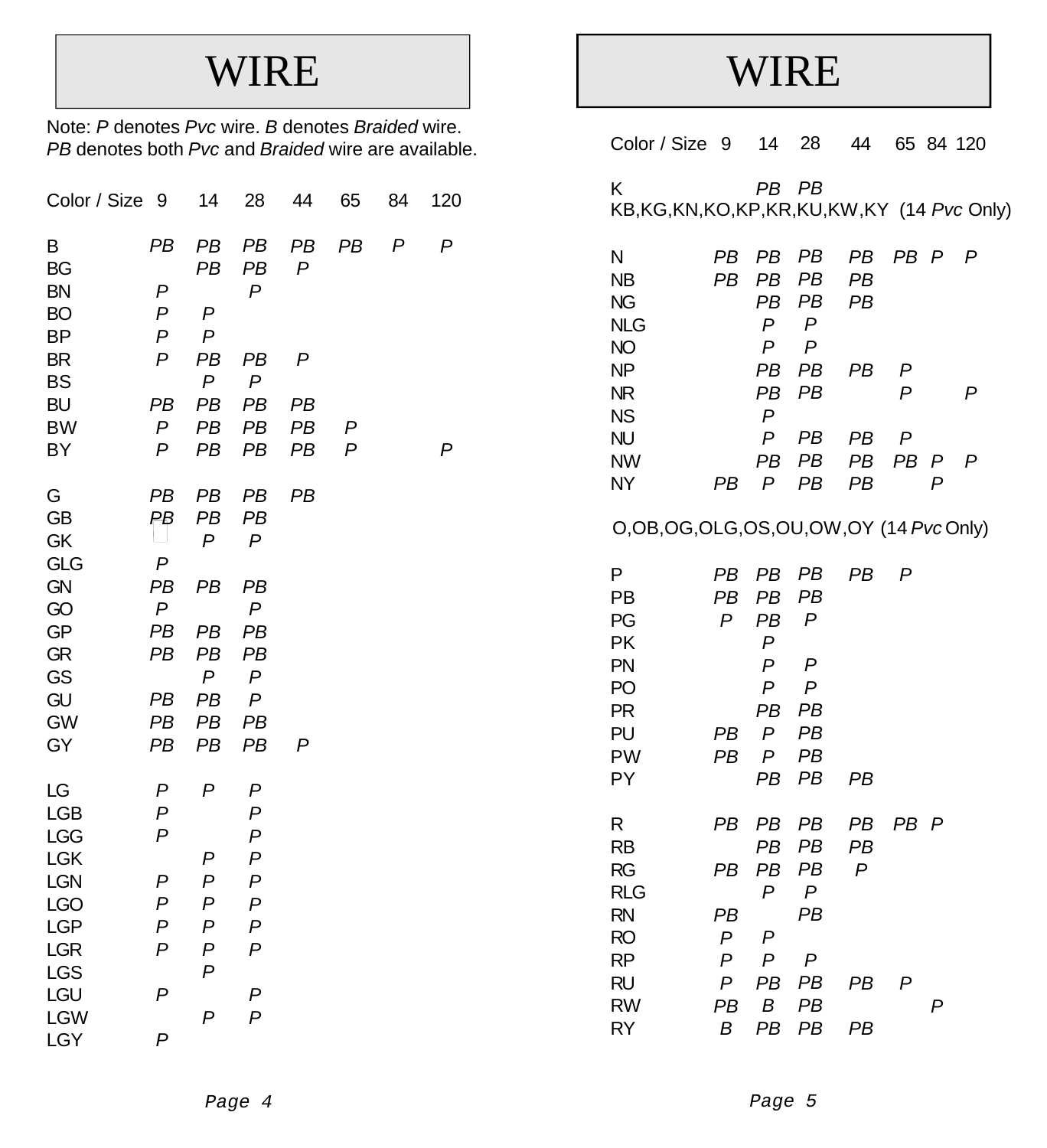## WIRE

| Color / Size 9<br>S<br><b>SB</b><br>SG<br><b>SP</b><br><b>SR</b><br>SU<br>SY         | P<br>P<br>P                               | 14<br>PB<br>PB<br>PB<br>P<br>PB<br>P<br>P                                   | 28<br>PB<br>P<br>P<br>PB<br>P<br>P<br>P                          | 44<br>$\overline{P}$<br>P                                    | 65                 | 84 | 120 |
|--------------------------------------------------------------------------------------|-------------------------------------------|-----------------------------------------------------------------------------|------------------------------------------------------------------|--------------------------------------------------------------|--------------------|----|-----|
| U<br>UB<br>UG<br>UK<br>ULG<br>UN<br>UO<br>UP<br>UR<br>US<br><b>UW</b><br>UY          | P<br>PB<br>PВ                             | PB<br>PB<br>PB<br>P<br>P<br>$\overline{P}$<br>P<br>P<br>PB<br>P<br>PB<br>PB | PВ<br>PВ<br>PB<br>P<br>P<br>PB<br>P<br>PB<br>PB<br>P<br>PB<br>PB | PB<br>PB<br>P<br>P<br>P                                      | P                  |    |     |
| W<br>WB<br>WG<br>WK<br><b>WLG</b><br><b>WN</b><br><b>WP</b><br><b>WR</b><br>WU<br>WY | PB<br>PB<br>PВ<br>PB<br>P<br>PB           | PB<br>PB<br>PB<br>P<br>P<br>PB<br>PB<br>PB<br>PB                            | PB<br>PB<br>PB<br>P<br>P<br>PB<br>PB<br>PB<br>PB<br>PB           | PB<br>PB<br>P<br>P<br>$\boldsymbol{P}$<br>P<br>PB<br>PB<br>P | P<br>Р<br>P        |    |     |
| Υ<br>YB<br>YG<br><b>YLG</b><br><b>YN</b><br>YP<br><b>YR</b><br>YU<br>YW              | PB<br>$\mathsf{P}$<br>PB<br>P<br>PB<br>PB | PB<br>PB<br>PВ<br>P<br>PB<br>PB<br>PB<br>PВ<br>P                            | PB<br>PB<br>PB<br>P<br>PB<br>PB<br>P<br>P                        | PB<br>PB<br>P<br>PB<br>P                                     | PB<br>PB<br>P<br>P |    | P   |

## WIRE PRICING

|     | PVC Wires (see page 2 for       |       |                 |
|-----|---------------------------------|-------|-----------------|
|     |                                 | Per   | Per             |
|     | equivalent US gauge wire sizes) | Metre | 50 <sub>m</sub> |
| 109 | 9 Strand                        |       | .55 27.50       |
| 114 | 14                              |       | .65 32.50       |
| 128 | 28                              | .90   | 45.00           |
| 144 | 44                              |       | 1.05 52.50      |
| 165 | 65                              |       | 2.10 105.00     |
| 184 | 84                              |       | 2.60 130.00     |
| 120 | 120                             |       | 3.00 150.00     |
| 112 | Speaker Cable (B/BW)            | .80   | 40.00           |
|     |                                 |       |                 |

### **Braided (& Lacquered) Wires**

| 409 | 9 Strand | 1.45 72.50  |
|-----|----------|-------------|
| 414 | 14       | 1.65 82.50  |
| 428 | 28       | 2.00 100.00 |
| 444 | 44       | 2.65 132.50 |
| 465 | 65       | 4.00 200.00 |

### **Braided Wire - non stock colors**

Provided a minimum order of 10 metres is placed any color can be produced to order. (Only upto 65/0.30) Allow extra time for delivery. Per Per

| <b>Thin Wall Wire</b> |             | Metre 50m   |
|-----------------------|-------------|-------------|
| $624$ 24 / 0.2        | $14.0$ amps | .55 27.50   |
| 632 32/0.2            | $16.5$ amps | .65 32.50   |
| 628 28 / 0.3          | $25.0$ amps | .90 45.00   |
| 644 44 / 0.3          | 33.0 amps   | 1.25 62.50  |
| 684 84/0.3            | $50.0$ amps | 2.10 105.00 |

### **Multicore Cables**

| 901 2-core 9 strand Red & Black .65 32.50     |               |  |
|-----------------------------------------------|---------------|--|
| 902 2-core 14 strand Red & Black .90 45.00    |               |  |
| 903 2-core 28 strand Red & Black 1.35 67.50   |               |  |
| 904 3-core 9 strand R, B & Green 1.20 60.00   |               |  |
| 905 3-core 14 strand R, B & Green 1.80 90.00  |               |  |
| 906 3-core 28 strand R, B & Green 2.55 127.50 |               |  |
| 907 7-core 9 strand (trailer lead) 1.80 90.00 |               |  |
|                                               | R/B/G/Y/N/W/U |  |

For Braided multicore cable add 25% to prices above. Braided two core can be used for "trouble light" wire.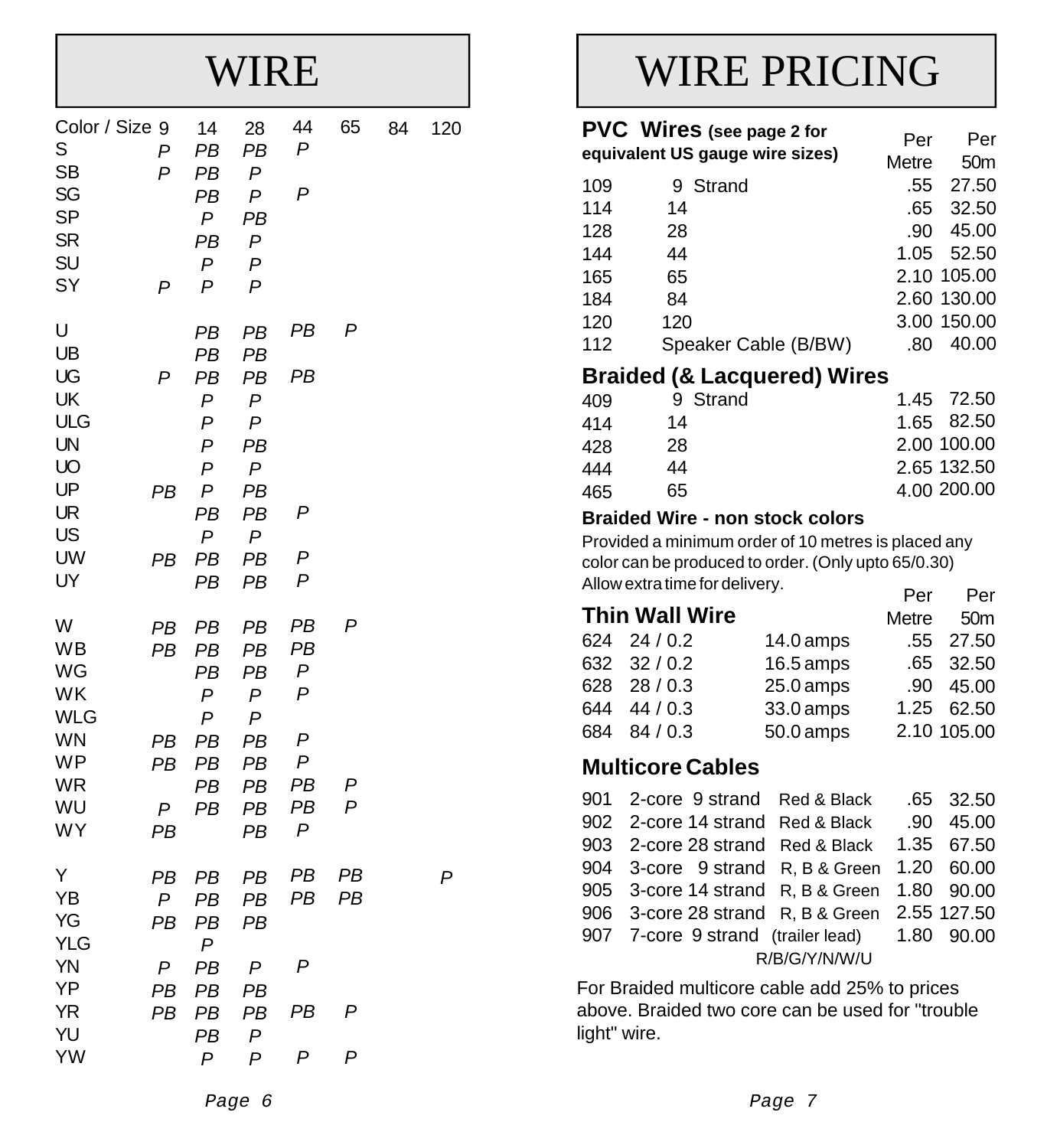## Harness Tape & Assortment Packs

### **Harness Tape.** Self-bonding, PVC

but not self-adhesive, 20 metre roll.

| <u>but not self-aditiesive, zu mette foll.</u><br>Per Roll |      |
|------------------------------------------------------------|------|
| 453 3/4" Wide - black                                      | 5.00 |
| 454 1" Wide - black (no longer available) ---              |      |
| 455 3/4" Wide - blue                                       | 5.00 |
| 459 3/4" Wide - grey                                       | 5.50 |

## **Cloth Insulation Tape**

3/4" Wide-black cloth with adhesive 451 12.5 meters (41 feet) per roll. 7.00

**Assortment Packs.** Selections of the most popular part numbers in each category.

- SP1 Spades and covers 50 pieces 9.25 5 x 232, 5 x 233, 10 x 221, 10 x 223, 20 x 222,
- BG1 Blanking grommets 16 pieces 5.20 6 x 543, 4 x 544, 2 x 545, 2 x 546, 2 x 548
- GS1 Grommets 20 pieces 28.10 4 x 501, 5 x 502, 4 x 505, 3 x 503, 2 x 552, 2 x 555
- CC1 Cable clips 15 pieces 23.55 5 x 947, 5 x 950, 4x 952 1 x 953
- CB1 Solder bullets & sleeves 50 pieces 15.50 10 x 311, 5 x 312, 30 x 301, 5 x 302
- CB2 Crimp bullets & sleeves 54 pieces 13.10 10 x 311, 5 x 312, 6 x 309, 20 x 314, 10 x 328, 3 x 344 (Can also solder these bullets)

## BATTERY CABLES

*For pre-assembled battery cables with terminals on both ends- see harness lists*

|                                                                                                                                                                       | Per  |
|-----------------------------------------------------------------------------------------------------------------------------------------------------------------------|------|
| <b>PVC Battery Cable</b>                                                                                                                                              | Foot |
| 137 37 Strand Black                                                                                                                                                   | 2.50 |
| 138 37 Strand Red - Special Order                                                                                                                                     | 2.50 |
| Cable below is for heavy duty use or<br>where a long cable run is required (e.g.<br>battery at the rear of car)                                                       |      |
| 161 61 Strand Black                                                                                                                                                   | 4.50 |
| 163 -<br>61 Strand Red - Special Order                                                                                                                                | 4.50 |
| <b>Braided Battery Cable</b><br>For authenticity on early cars, a braided<br>version of the PVC cable is available in<br>black braid only. (Use 139 for Austin Healey | Per  |
| concours spec.)                                                                                                                                                       | Foot |

| 139 37 Strand - 7/16" OD | 4.00 |
|--------------------------|------|
| 162 61 Strand - 1/2" OD  | 6.00 |

## **Grounding Braid**



- 116 16/16 16 strands of size 16 Copper wire. (Use with 137,138,139 size cable) 2.60
- 132 16/32 16 strands of size 32 Copper wire. (Use with 161,162,163 size cable) 6.00

### **For suitable cable clips use (page 25)**

 Outer Diameter Clip Number 37 Strand 9.7 mm 949, 950, 964 61 Strand 11.8 mm 951, 952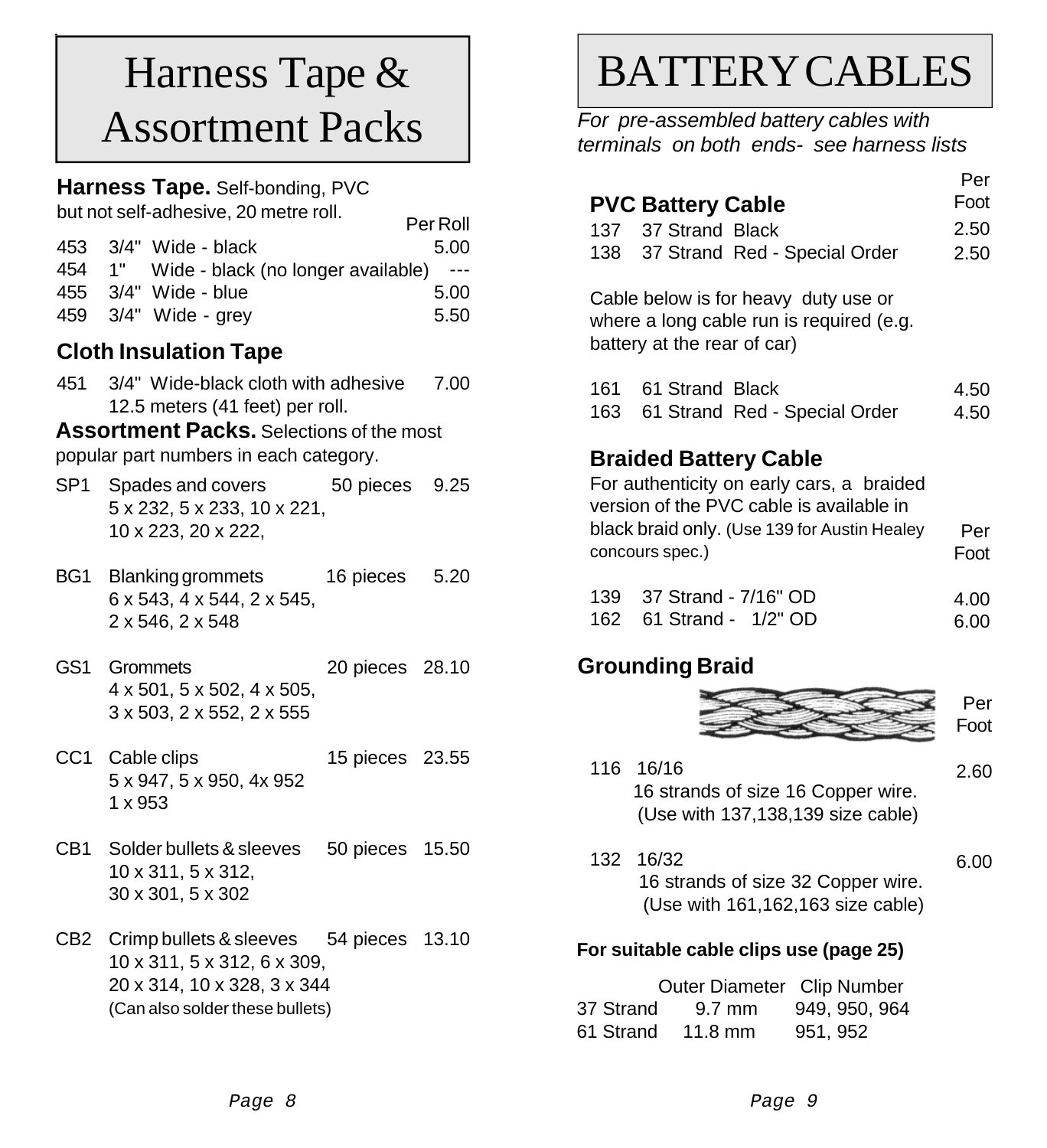## **BATTERY TERMINALS**

## **Battery Terminals & Covers**

| All plated brass except 991&992                                                          | Each         |
|------------------------------------------------------------------------------------------|--------------|
| To suit all cable sizes.<br>365 Negative Screw-down.<br>366 Positive Screw-down.         | 3.85<br>3.85 |
| To suit #137, #139 & #116 cables<br>369 Negative Solder Type<br>370 Positive Solder Type | 6.15<br>6.15 |
| To suit #161,#162, & #132 cables<br>372 Negative Solder Type<br>373 Positive Solder Type | 6.15<br>6.15 |
| To suit Terminals 365 to 373 above:                                                      |              |

| TU SUIL FUTHINGIS JUJ LU J7 J ADUVU. |      |
|--------------------------------------|------|
| 376 to 379 Battery Terminal Covers   | 2.15 |
|                                      |      |

| R/H<br>I/H<br>376 Red L / H<br>365 to 366<br>377 Red R / H<br>378 Black L / H<br>379 Black R / H<br>(plastic covers)<br>361 to 364              | 369 to 373<br>to 992<br>991 |
|-------------------------------------------------------------------------------------------------------------------------------------------------|-----------------------------|
| To suit #137, #139 & #116 cables<br>361 Negative Solder Type<br>362 Positive Solder Type                                                        | Each<br>6.15<br>6.15        |
| To suit #161,#162, & #132 cables<br>363 Negative Solder Type<br>364 Positive Solder Type                                                        | 6.15<br>6.15                |
| To suit #137, #139 & #116 cables<br>Negative Solder Type - cast brass<br>991<br>992 Positive Solder Type - cast brass<br>993 Screws for 991/992 | 22.00<br>22.00<br>0.50      |

## **BATTERY TERMINALS**

## **Ring Terminals**

To fit Starter, Solenoid and Grounding Points:

| Each Per 50<br>To suit #137, #139 & #116 cables |                                  |      |             |  |  |
|-------------------------------------------------|----------------------------------|------|-------------|--|--|
| 281                                             | 1/4" Hole                        | 1.20 | 60.00       |  |  |
| 282                                             | 5/16" Hole                       | 1.20 | 60.00       |  |  |
| 283                                             | 3/8" Hole                        | 1.20 | 60.00       |  |  |
| 289                                             | Boot for above                   | 1.15 | 57.50       |  |  |
| 1600                                            | 5/16" Hole, right angle type     |      | 2.70 135.00 |  |  |
| 292                                             | 5/16" Flag-type                  |      | 2.00 100.00 |  |  |
| 293                                             | 3/8" Flag-type                   |      | 2.00 100.00 |  |  |
| 281                                             | to 286<br>1600                   |      |             |  |  |
|                                                 |                                  |      |             |  |  |
| 292                                             | to 295<br>289                    | 538  |             |  |  |
|                                                 | To suit #161,#162, & #132 cables |      | Each Per 50 |  |  |
| 284                                             | $1/4"$ Hole                      | 1.55 | 77.50       |  |  |
| 285                                             | 5/16" Hole                       | 1.55 | 77.50       |  |  |
| 286                                             | 3/8" Hole                        | 1.55 | 77.50       |  |  |
| 289                                             | Boot for 281 to 286              | 1.15 | 57.50       |  |  |
| 295                                             | 80.00<br>5/16" Flag-type<br>1.60 |      |             |  |  |
| <b>Terminal Boot</b>                            |                                  |      |             |  |  |
|                                                 |                                  |      |             |  |  |

as #289 above)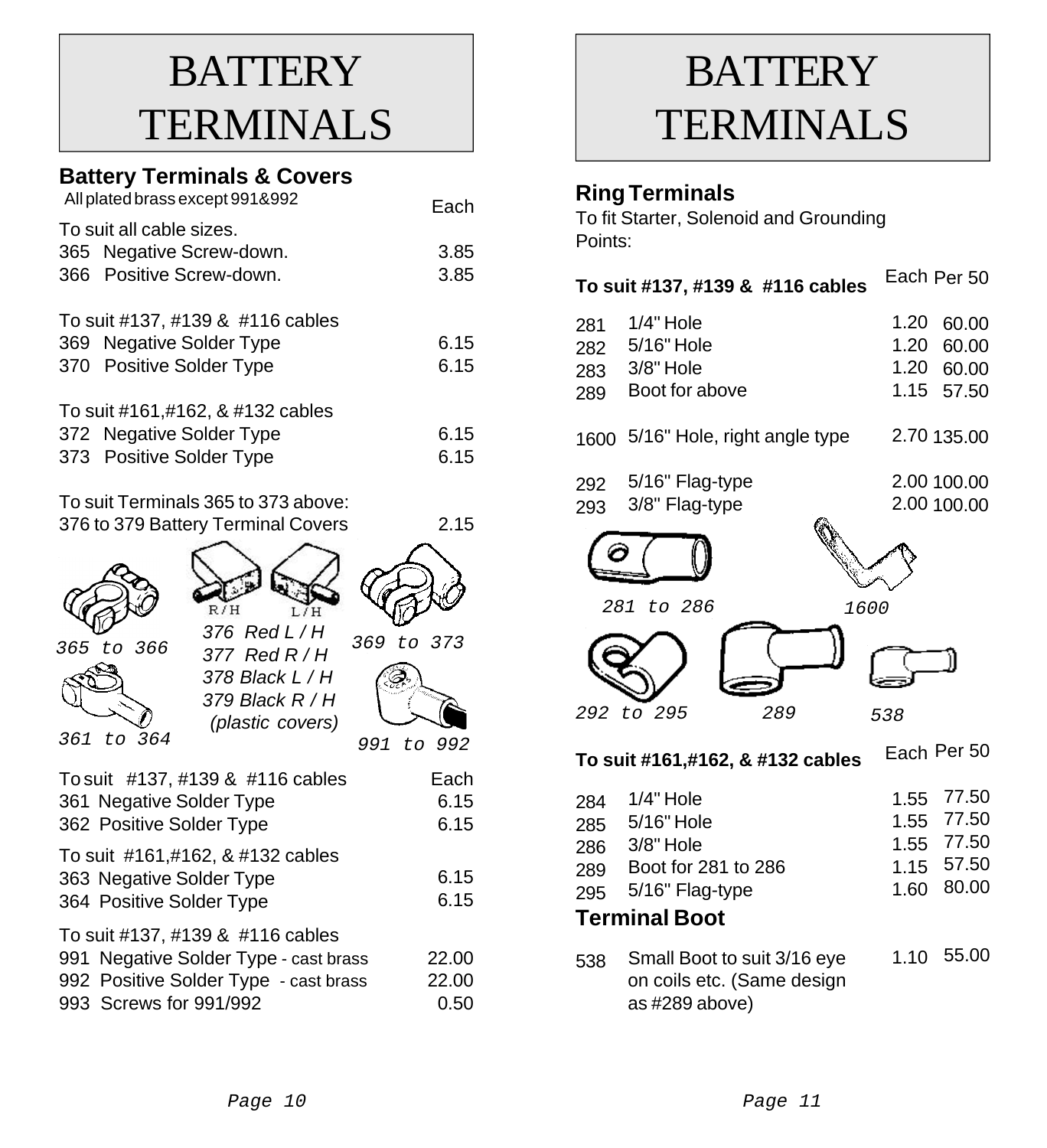## **TERMINALS**

## **Spade Terminals**

**For crimping tools see page 28**

|  | dI |
|--|----|
|  | D. |

 *Type A Type B Type C Type D*

| 1/8" | Type | Max wire |                   |     | Each Per 50 |
|------|------|----------|-------------------|-----|-------------|
| 201  | Α    | 14       | use with speakers | .25 | 12.50       |
| 3/16 |      |          |                   |     |             |
| 206  | Α    | 28       |                   | .35 | 17.50       |
| 208  | в    | 28       |                   | .30 | 15.00       |
| 210  | С    | 28       |                   | .45 | 22.50       |
| 211  | A    | 28       | use in housings   | .35 | 17.50       |
| 1/4" |      |          |                   |     |             |
| 221  | Α    | 14       |                   | .35 | 17.50       |
| 223  | A    | 28       |                   | .35 | 17.50       |
| 224  | A    | 65       |                   | .35 | 17.50       |
| 226  | A    | 28       | use in housings   | .30 | 15.00       |
| 232  | B    | 28       |                   | .30 | 15.00       |
| 227  | С    | 28       |                   | .25 | 12.50       |
| 228  | A    | 65       | use in housing    | .30 | 15.00       |
| 229  | D    | 28       | "piggy back"      | .30 | 15.00       |
| 234  | С    | 28       | use in housings   | .30 | 15.00       |
| 235  | С    | 65       | use in housings   | .30 | 15.00       |

"use in housings" means spade has a little barb on the back to lock into place with plastic housings.

### **3/8"**

| А | 65  |      | .65 32.50   |
|---|-----|------|-------------|
| в | 44  |      | .65 32.50   |
| C | 65  |      | .85 42.50   |
|   |     |      |             |
| A | 120 | 1.50 | 75.00       |
| C | 120 |      | 2.20 110.00 |
|   |     |      |             |

## TERMINALS

| <b>Connecting Terminals</b><br>994<br>999<br>20C |                        |      |        |  |
|--------------------------------------------------|------------------------|------|--------|--|
|                                                  |                        | Each | Per 50 |  |
| 1/4"<br>200                                      | Male blades            | .50  | 25.00  |  |
| 1/4"<br>994                                      | Double male blades     | .50  | 25.00  |  |
| 1/4"<br>999                                      | Female & 2 male blades | .75  | 37.50  |  |
| <b>Posi-Lock Spade Terminal</b>                  |                        |      |        |  |

1/4" spade. If the wire is pulled it will not detach. It is removed only by pulling on the cover which operates a lever action inside. ( mid 70's - on)



|  | 219 1/4" Posi-lock spade       | .45 22.50         |
|--|--------------------------------|-------------------|
|  | 220 1/4" Black posi-lock cover | $.30 \quad 15.00$ |

## **Covers for Spade Terminals**

| 995 | Rigid white plastic cover,<br>1/4"<br>similar to the 220. For 1/4" |                            |      | 15.00  |
|-----|--------------------------------------------------------------------|----------------------------|------|--------|
|     |                                                                    | spades including 226 & 228 |      |        |
|     |                                                                    |                            |      |        |
|     | 222                                                                | 233<br>240                 |      |        |
|     | Size                                                               | To suit Terminal:          |      |        |
| 202 | 1/8"                                                               | 201                        | .15  | 7.50   |
|     |                                                                    |                            |      |        |
| 207 | 3/16"                                                              | 206 & 210                  | .20  | 10.00  |
| 209 | 3/16"                                                              | 208                        | .20  | 10.00  |
| 222 | 1/4"                                                               | 221,223,227&229            | .30  | 15.00  |
| 225 | 1/4"                                                               |                            | .30  | 15.00  |
|     |                                                                    | 224                        |      |        |
| 233 | 1/4"                                                               | 232                        | .30  | 15.00  |
| 240 | 1/4"                                                               | extended cover for 227     | .70  | 35.00  |
| 242 | 3/8"                                                               | 241                        | .45  | 22.50  |
| 244 | 3/8"                                                               | 243                        | .45  | 22.50  |
|     |                                                                    |                            |      |        |
| 248 | 1/2"                                                               | 247                        | 2.00 | 100.00 |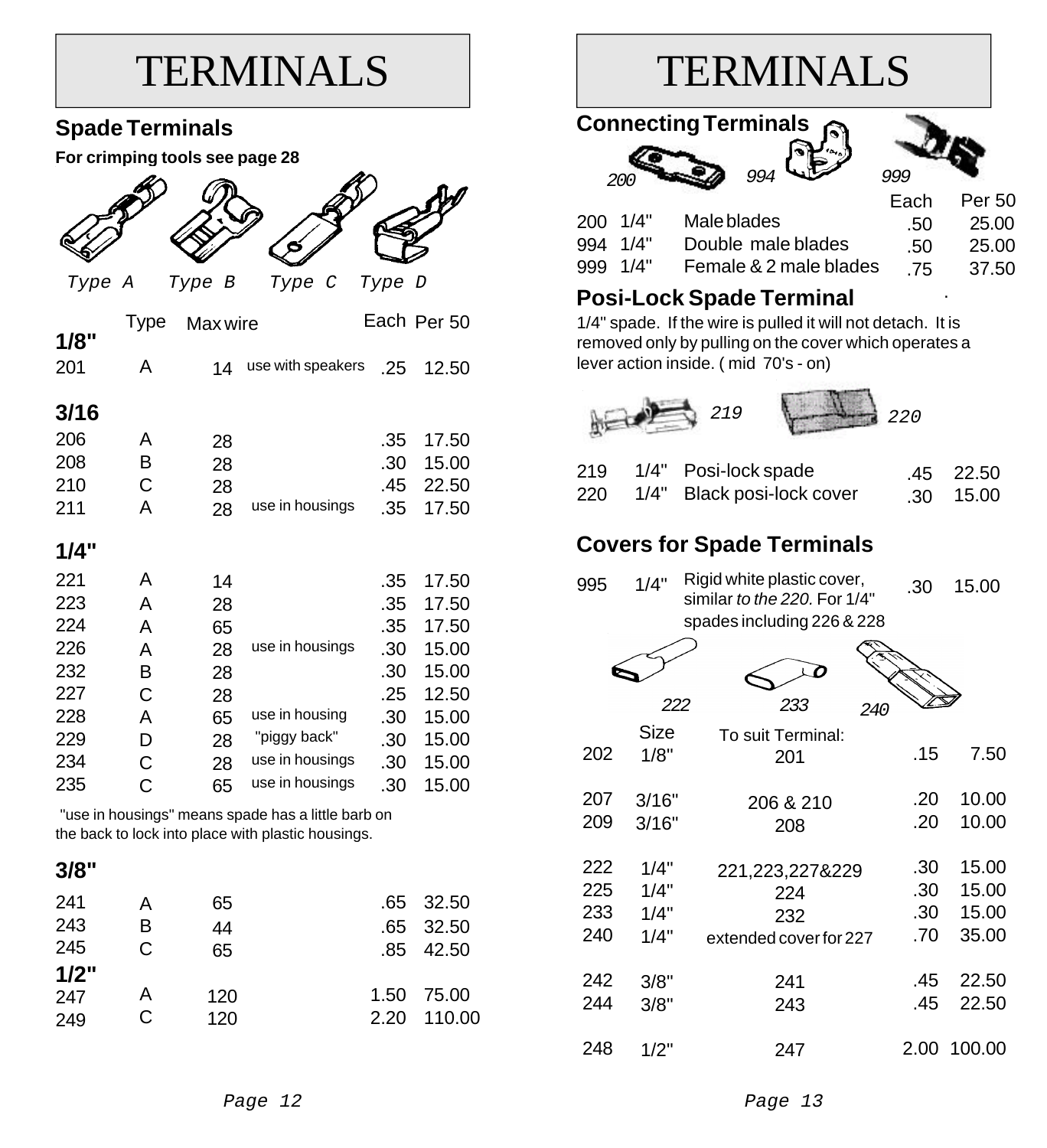## TERMINALS

## **Standard Eyelets**

|          | For wires up to 28 strand | Fach Per 50 |
|----------|---------------------------|-------------|
| 251      | 1/8"                      | .35 17.50   |
|          | 252 3/16"                 | .40 20.00   |
| 253 1/4" |                           | .45 22.50   |
|          | 254 5/16"                 | .45 22.50   |
| 255      | 3/8"                      | .45 22.50   |
|          | For wires over 28 strand  |             |
| 256      | 3/16                      | .40 20.00   |
| 257      | 1/4"                      | .50 25.00   |
| 258      | 5/16"                     | .50 25.00   |
| 259      | 3/8"                      | .50 25.00   |
| 260      | 1/2"                      | .50 25.00   |

### **Rubber Insulation Sleeves: 1 inch long to suit all straight terminals (not flag). Will stretch to much larger diameter to fit.**

|  | 261 1/16" i.d. for smaller diameter wires 15 7.50 |  |
|--|---------------------------------------------------|--|
|  | 261L 1/8" i.d. for larger diameter wires 15 7.50  |  |

538 Boot for 3/16 eye on coil etc. - 1.10 55.00 see picture on page 11.



## **Fork Terminals**

|                                | Each Per 50 |
|--------------------------------|-------------|
| 262 3/16" Up to 28 strand wire | .45 22.50   |
| 263 3/16" Over 28 strand wire  | .45 22.50   |
| 264 3/16" Flag-type            | .65 32.50   |

### **Flag-type Eyelets**

|  | 272 3/16" For wires up to 28 strand .60 30.00 |  |  |
|--|-----------------------------------------------|--|--|
|--|-----------------------------------------------|--|--|

## BULLETS & SNAP CONNECTORS

 $\Lambda$ 

### **Bullet Connectors**

| For crimping or soldering:                       | Each Per 50       |
|--------------------------------------------------|-------------------|
| 309 to fit 9 strand pvc wire                     | $.25$ 12.50       |
| 314 to fit 14 strand pvc wire                    | $.25 \quad 12.50$ |
| 328 to fit 28 strand pvc or braid wire .25 12.50 |                   |
| 344 to fit 44 strand pvc or braid wire .25 12.50 |                   |
|                                                  |                   |

| 317 to fit 9 strand braided wire  | .25 12.50 |
|-----------------------------------|-----------|
| 318 to fit 14 strand braided wire | .25 12.50 |

### **Bullet Connectors**

Suitable for soldering only:

| ble for soldering only:     | $\mathbf{v}_{\mathbf{z}}$ |
|-----------------------------|---------------------------|
| to fit wire up to 28 strand |                           |

| .30 | 15.00 |
|-----|-------|
| .30 | 15.00 |

-----

-----

## **Loose Sleeve Bullets**

302 to fit wire over 28 strand

not currently available 303

### **Grounding Clip**

301



#### Each Per 50 **Snap Connector Sleeves**

- Single sleeve (joins 2 bulleted wires) 311 .65 32.50
- Double (joins up to 4 bulleted wires) 312 .75 37.50
- Triple (joins up to 6 bulleted wires) 323 3.00 -----
- Four-way (joins up to 8 wires) 324 4.25 -----
- 333 Three-way (3 wires ea isolated) no longer available
- Five-way (for 5 wires each isolated) 335 6.50 -----
- Ten-way Jaguar applications (as 335 but with 5 isolated doubles) 336 13.00 -----

### **4 mm Bullets** European & Japanese Cars

- 306 .35 17.50 Male Bullet and Cover
- 307 .35 17.50 Female Bullet and Cover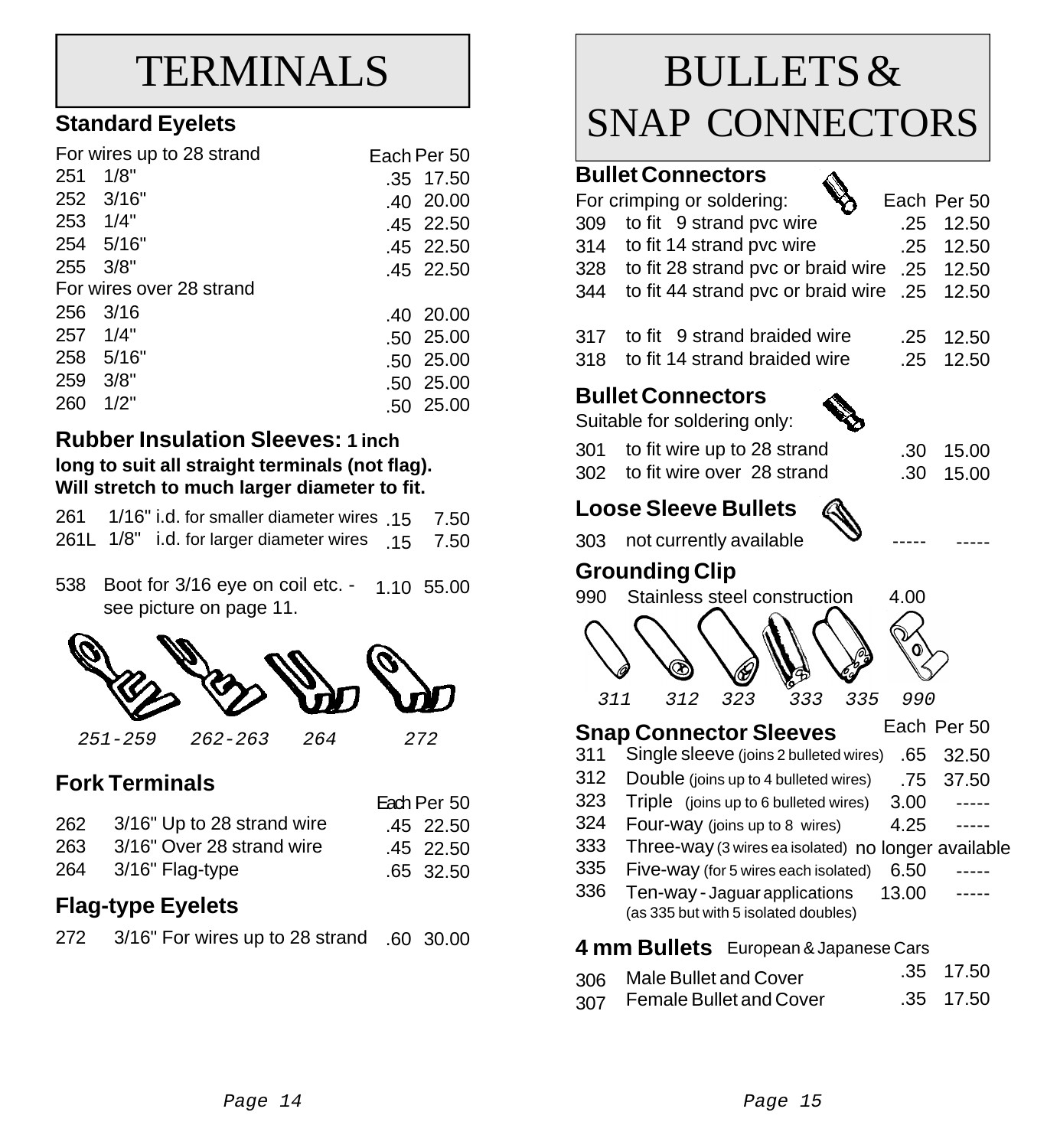## BULBHOLDERS

## **Clip-in Bulbholder to fit 5/8" hole**.



**Each** 

New plastic replacement bulb holder which uses modern capless bulb (LLB504, included). Has terminals for two wires (eg. power and ground wires). This is the replacement for both metal bulbholders shown below which are no longer available (nla). 4.60 612



LLB987 Screw-in bulb for metal bulbholders 1.25

#### **Push-in Bulbholders- to fit 1/2" tube Each**

- Plastic bulb holder, has two wire contacts. Normally fitted in a plastic tube. Includes LLB504 bulb. 614 3.20
- LLB504 Capless 3 watt bulb for 614 for use in dash lights
- 1.25

*LLB504*

## **Dashboard Warning Lights**

- **To fit a 3/8" Tube** with contact for 2nd wire, takes LLB281. 615
- 

3.50

LLB281 BA7 bulb for 615 holders, push-in and twist 90 degrees



- **To fit 1/2" hole**, has two 1/4" spade fittings, has bulb built in.
- Green bulbholder assembly Blue bulbholder assembly Red bulbholder assembly 617 618 619 3.50 3.50 3.50
- Amber bulbholder assembly 620 3.50

## PLUGS **(Supplied with Terminals)**

#### **3-Pin Type Headlamp Plug** Each

- 808 Plug for standard sealed seam unitwith terminals 3.50
- 812 Plug as above (808) that also has an under slung sidelamp fitting, with terminals 6.95
- 2450 Extra spade terminals for 808

.40



### **Alternator Plugs**

Each 4.50

- 801 Standard Lucas Single Plug for 16ACR alternators (supplied with terminal set of 3/8", 3/8" & 1/4" spades).
- 804 4TR Alternator Regulator Unit 2.95
- 9610 XKE S3,V12 Ignition Amplifier Plug (similar to 804 but with "key" slot) 2.75

## **Wiper Motor Plug**

805 Standard Lucas Two-Speed



211 Extra terminals for 805

## **Washer Pump Plug**

Standard Washer Pump Plug - (Two 1/4" spade terminals forming a 'T' shape, comes with terminals) *<sup>841</sup>* 841

Each 1.60

.20

3.05

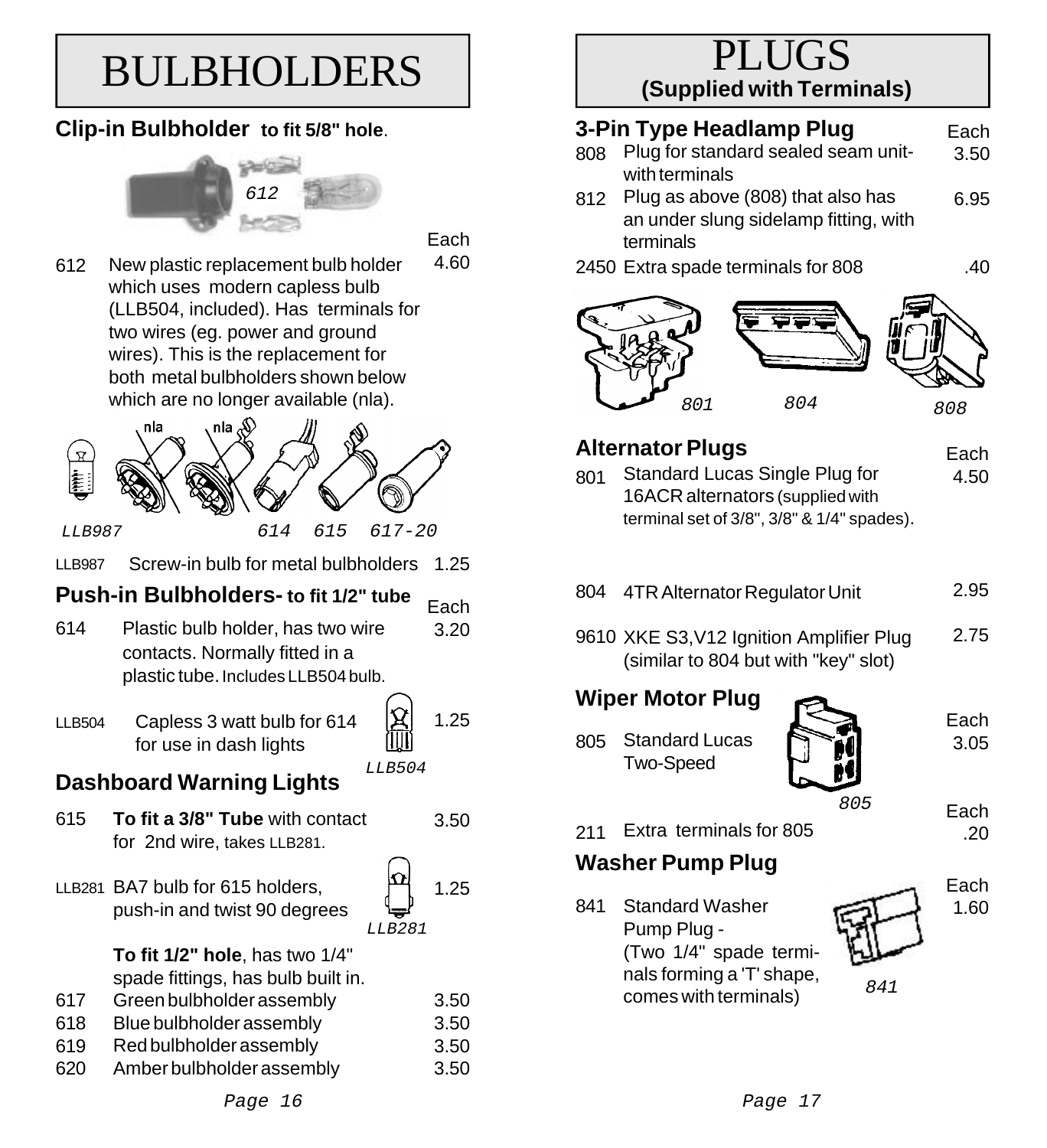## Dash Components, Relays & Housings

## **Dash Plugs, Hazard Switch, Voltage Stabilizer**



- 835 8-socket plug for use with hazard warning switch with 5 or 6 pins (use with 837 switch). 4.50
- 836 For other switches with 3mm round pins on back. (Lucas 159SA) 3.00
- 837 Hazard switch with pins, use with 835 plug 30.00
- Voltage stabilizer unit, cars 1967-on 921 18.00

## **Relays and Housings**



| 156 | 2-pole flasher relay         | 13.75 |
|-----|------------------------------|-------|
| 157 | 3-pole flasher relay         | 14.50 |
| 158 | Housing for 156, 157 or 159, | 3.50  |
|     | supplied with terminals      |       |
| 159 | 2-pole hazard flasher relay  | 13.50 |

## Relays & Housings





- Each
- 814 Four-way relay base housing. Can be 30.00 used with fusebox 151.
- 815 Relay housing as the 157 but longer with 3 blade fuses, not shown. 5.90
- 816 Single housing for 818 & 820 relays. Without mounting bracket. Supplied with terminals 2.50
- 817 Housing with bracket which will "tongue and groove" together in line. Fuseholder #146 will also link in. Fits 818 & 820. With terminals. 3.25
- 818 Standard 12 volt relay for horns, fan, headlamps etc. 4 pin on/off like the 6RA. 8.00



Each

- 819 Lucas 6RA 5-pin relay. One "pin" has tabs for 2 wires. 35.00
- 820 5-pin, 28RA, changeover relay 11.50
- DB10 Eight-way relay for turn signals, 2" high, 4 1/2" wide, 3 1/4" deep 145.00
- 2073 XJ,TR7/8 relay housing similar to 817. Slots onto metal plate. Fits 818 relays. Supplied with terminals 3.25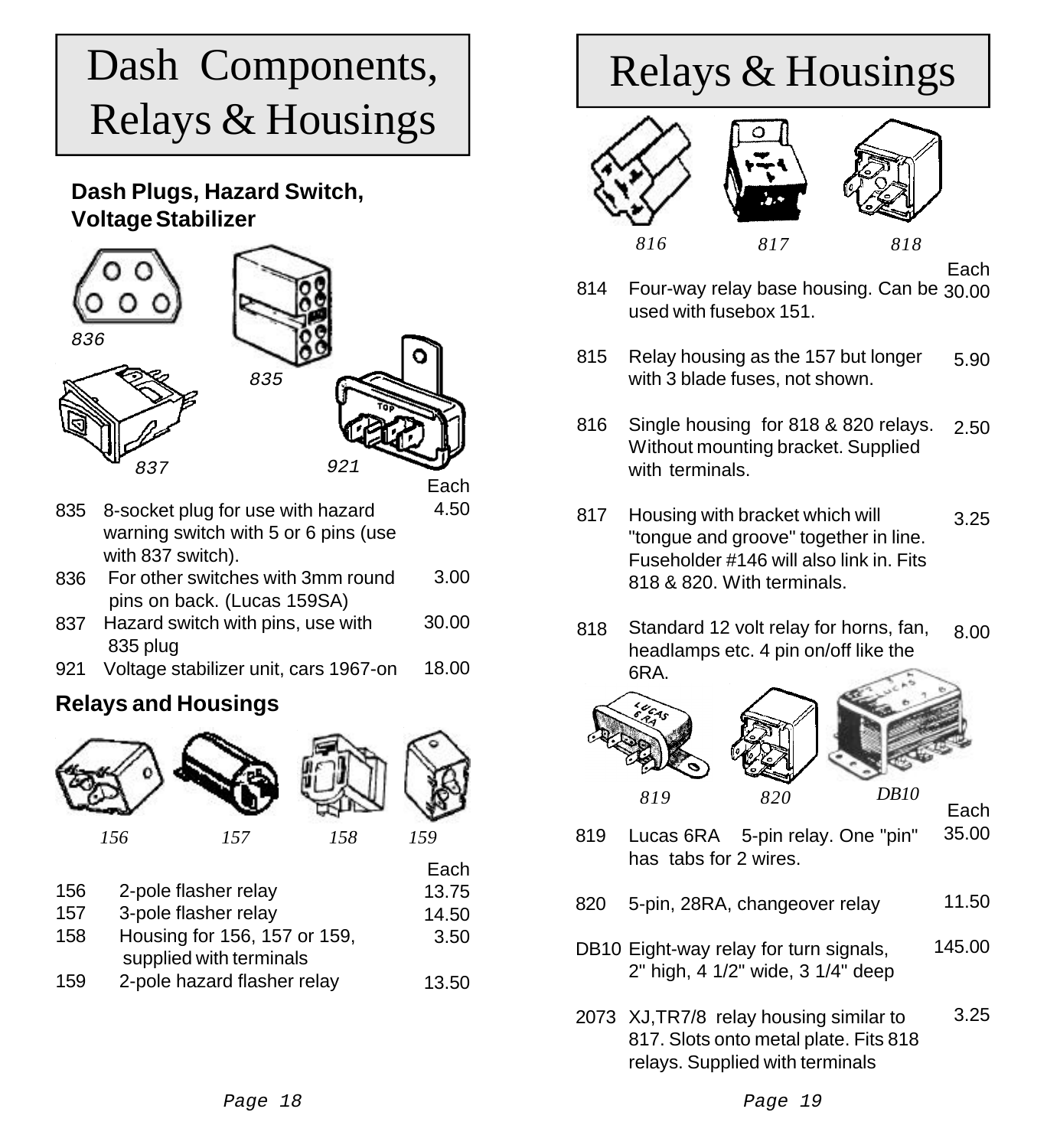

```
FUSEBOXES
Fusebox- 3,4,5,6,12,16 way (call for others)
     Three way fusebox, glass fuses, for
     Spitfire and others - if a new grommet
     is needed, it takes a # 552 (page23)
Lucas 7FJ 4 -way fusebox to take
149
     glass fuses - side entry
152 Lucas 7FJ 4 -way fusebox to take
     glass fuses - rear entry
                                        Each
                                        49.00
                                        43.00
                                        43.00
     4-way fusebox to take blade fuses
     5-way fusebox for glass fuses, rear
     entry (not shown)
     6-way fusebox to take blade fuses
140 Lucas 12-way fusebox (not shown)
     for glass fuses, spade terminals,
     rear entry with 5 inputs.
145
148
                                        Each
                                         7.00
                                        27.00
                                         7.50
                                        42.00
    147 148
153
               153 149
```
147

16-way fusebox to take blade fuses, 5"long, 2" wide and 3 1/2" wide including fixing brackets. Can be used with 4-way relay base housing # 814. 151 30.00

*151*

Each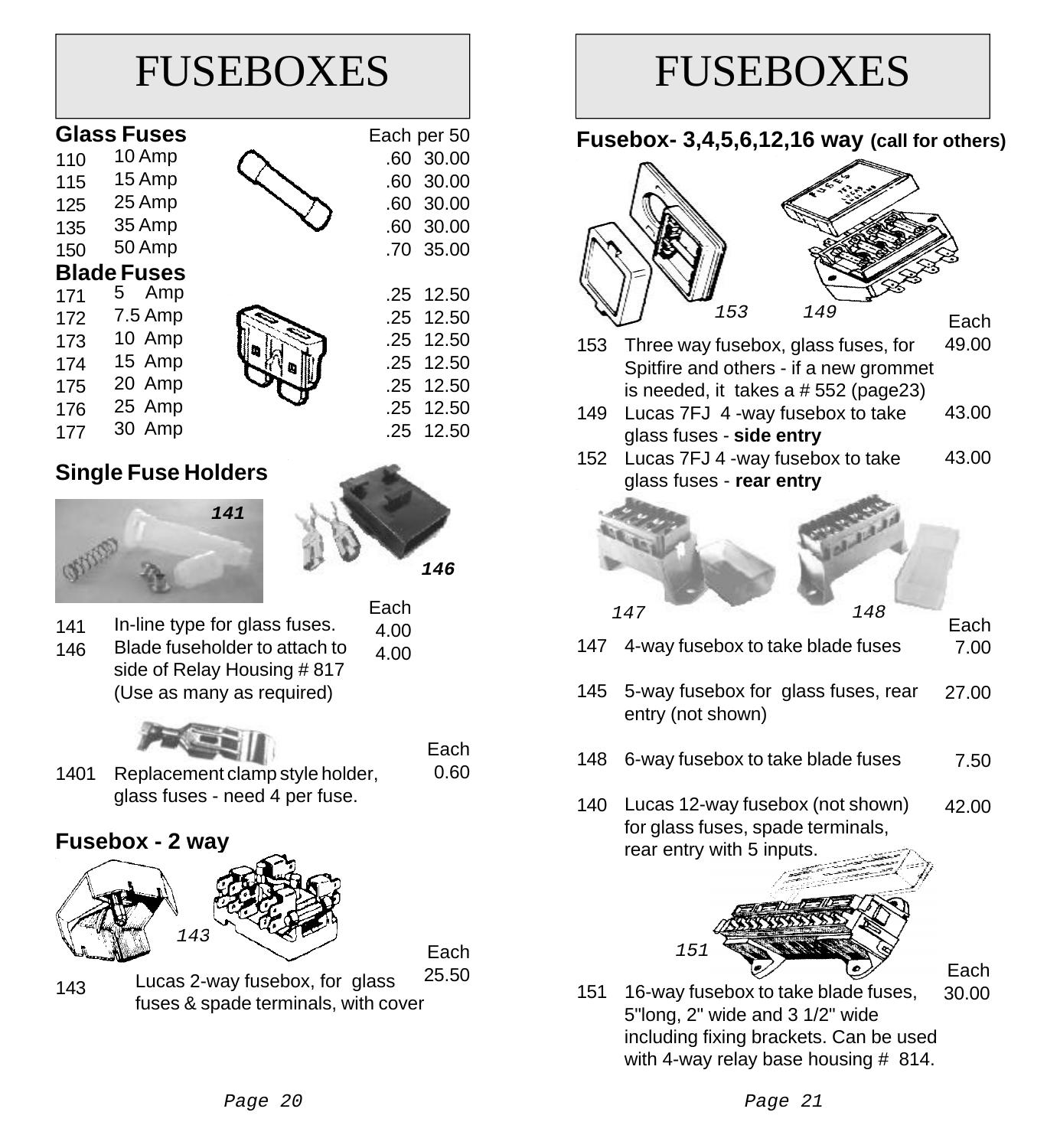## **GROMMETS**

## **PVC Grommets**

"A" = Size of hole grommet fits, not its diameter.

|     | Hole "A"   | Bore "B" | Each | Per 50 |
|-----|------------|----------|------|--------|
| 521 | 1/4"       | 5/32"    | .25  | 12.50  |
| 522 | 5/16"      | 7/32"    | .25  | 12.50  |
| 525 | 3/8"       | 5/16"    | .25  | 12.50  |
| 526 | 7/16"      | 5/16"    | .25  | 12.50  |
| 527 | 1/2"       | 5/16"    | .25  | 12.50  |
| 529 | 5/8"       | 7/16"    | .25  | 12.50  |
| 530 | 11/16"     | 1/2"     | .25  | 12.50  |
| 531 | 3/4"       | 1/2"     | .35  | 17.50  |
| 533 | 1"         | 3/4"     | .65  | 32.50  |
| 534 | $1 - 1/4"$ | 1"       | .70  | 35.00  |





*541 to 550 & 558 521 to 534*

## **Blanking Grommets**

|     | Hole "A" | Each | Per 50 |
|-----|----------|------|--------|
| 541 | 1/4"     | .25  | 12.50  |
| 542 | 5/16"    | .25  | 12.50  |
| 543 | 3/8"     | .25  | 12.50  |
| 544 | 1/2"     | .30  | 12.50  |
| 545 | 5/8"     | .35  | 12.50  |
| 546 | 3/4"     | .40  | 25.00  |
| 547 | 7/8"     | .50  | 25.00  |
| 548 | 1"       | .50  | 25.00  |
| 549 | 11/4"    | .85  | 42.50  |
| 550 | 11/2"    | .90  | 45.00  |
| 558 | 2"       | 1.30 | 65.00  |

**GROMMETS** 

## **Rubber Grommets**

|     | Hole "A"    | Bore "B" | Each | Per 50              |
|-----|-------------|----------|------|---------------------|
| 501 | 1/2"        | 1/8"     | .85  | 42.50               |
| 502 | 3/4"        | 1/8"     | .95  | 47.50               |
| 505 | 1"          | 7/32"    | 1.75 | 87.50               |
| 503 | $1 - 1/4"$  | 5/32"    | 1.45 | 72.50               |
| 507 | $1 - 1/4"$  | 3/8"     | 1.75 | 87.50               |
| 504 | $1 - 1/4"$  | 5/8"     |      | no longer available |
| 509 | $1 - 3/8"$  | 1/2"     | 2.10 | 105.00              |
| 510 | $1 - 1/2"$  | 1/2"     | 2.75 | 137.50              |
| 508 | $1 - 3/4"$  | 3/8"     | 2.75 | 137.50              |
| 506 | $1 - 3/16"$ | 9/32"    | 7.50 | 375.00              |
|     |             |          |      |                     |

All of the above Grommets except 506 are suitable for standard metal panels. 506 allows for a 1/4" panel and is therefore ideal for use in fiberglass. All grommets have a "semi-blind" center so the bore size shown is a minimum but can be stretched to suit.





*501 to 510 551 to 555*

|     | Hole "A"   | Bore "B"   | Each | Per 50 |
|-----|------------|------------|------|--------|
| 551 | 1/2"       | 1/4"       | 1.20 | 60.00  |
| 552 | 3/4"       | 1/2"       | 1.45 | 72.50  |
| 553 | 1"         | 3/4"       | 1.55 | 77.50  |
| 554 | $1 - 1/4"$ | 1"         | 1.75 | 87.50  |
| 555 | $1 - 1/2"$ | $1 - 1/4"$ | 2.85 | 142.50 |

### **Distributor Grommet**

540 Low tension lead grommet for the standard Lucas distributor



27.50

*540*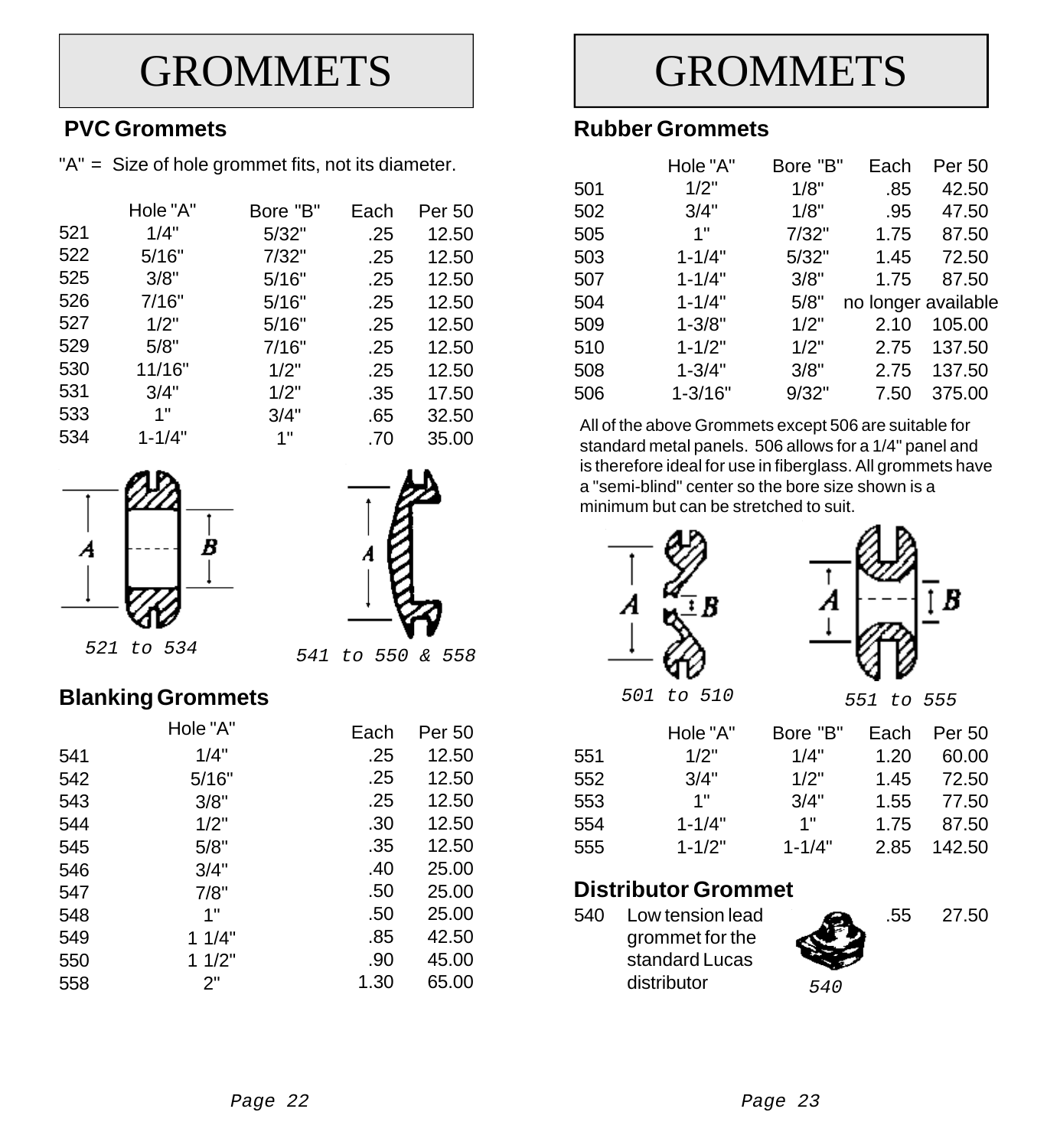## SLEEVING

### **PVC Sleeving**

Sleeving is ideal for lengths of wiring where extra protection is required. The sleeving is made from a high grade PVC and has a good resistance to oil, water, and acid. 703 to 725 is Black in color.

|                                                 |                    | 14         | 28         | 14     | 28          |      |
|-------------------------------------------------|--------------------|------------|------------|--------|-------------|------|
|                                                 |                    | strand     | strand     | strand | strand      |      |
|                                                 | Inside             | <b>PVC</b> | <b>PVC</b> | braid  | braid       | Per  |
|                                                 | diameter           | wires      | wires      | wires  | wires Metre |      |
| 703                                             | 3 mm               | 1          | 0          | 0      | 0           | .35  |
| 704                                             | 4 mm               | 1          | 1          | 1      | 0           | .45  |
| 705                                             | 5 mm               | 2          | 1          | 1      | 1           | .55  |
| 706                                             | 6 mm               | 3          | 2          | 2      | 1           | .60  |
| 708                                             | 8 mm               | 4          | 3          | 3      | 2           | .90  |
| 710                                             | $10 \,\mathrm{mm}$ |            |            |        | 3           | 1.00 |
| 712                                             | $12 \,\mathrm{mm}$ |            |            |        |             | 1.50 |
| 714                                             | $14 \,\mathrm{mm}$ |            |            |        |             | 1.85 |
| 716                                             | $16 \,\mathrm{mm}$ |            |            |        |             | 2.25 |
| 718                                             | $18 \,\mathrm{mm}$ |            |            |        |             | 2.45 |
| 720                                             | $20 \,\mathrm{mm}$ |            |            |        |             | 2.55 |
| 725                                             | 25 mm              |            |            |        |             | 3.40 |
| 704U                                            | 4 mm blue          |            |            |        |             | 0.70 |
| 706U                                            | 6 mm blue          |            |            |        |             | 0.90 |
| The 'wires' column is a guide to how many wires |                    |            |            |        |             |      |
| will pass through. Make allowances for larger   |                    |            |            |        |             |      |
| cables or very long runs.                       |                    |            |            |        |             |      |

### **Heat shrink sleeving:**

| Inside diameterbefore heating. | Per             |        |       |
|--------------------------------|-----------------|--------|-------|
| Shrinks to 1/2 this size.      |                 |        | Metre |
| 723                            | 3 mm            | (1/8") | .95   |
| 726                            | 6 mm            | (1/4") | 2.00  |
| 729                            | 9 <sub>mm</sub> | (1/3") | 2.70  |
| 732                            | $12 \text{ mm}$ | (1/2") | 3.00  |
| 739                            | $19 \text{ mm}$ | (3/4") | 4.00  |

### **Adhesive heat shrink sleeving:**

Inside diameterdiameter before heating. Shrinks to 1/3 this size.

| 6 mm               | price per 2 ft. length | 2.40 |
|--------------------|------------------------|------|
| $12 \,\mathrm{mm}$ | price per 2 ft. length | 3.20 |
| $18 \,\mathrm{mm}$ | price per 2 ft. length | 7.00 |
| 24 mm              | price per 2 ft. length | 9.00 |
|                    |                        |      |

## CABLE CLIPS

## **Cable Clips**



### **Cable Clips - Rubber Lined**

11/32"



95.00

1.90

|     |        | to 981<br>980      |      |        |
|-----|--------|--------------------|------|--------|
|     | Fixing |                    |      |        |
|     | Hole   | Cable Dia.         | Each | Per 50 |
| 981 | 3/16"  | $-3/16"$<br>5mm    | 0.90 | 45.00  |
| 982 | 3/16"  | - 1/4"<br>6mm      | 0.95 | 47.50  |
| 983 | 3/16"  | - 5/16"<br>8mm     | 1.00 | 50.00  |
| 984 | 3/16"  | $10$ mm - $3/8"$   | 1.10 | 55.00  |
| 985 | 3/16"  | 13mm - 1/2"        | 1.15 | 57.50  |
| 986 | 3/16"  | 16mm - 5/8"        | 1.25 | 62.50  |
| 987 | 3/16"  | 21mm - 13/16"      | 1.45 | 72.50  |
| 988 | 3/16"  | 25mm - 1"          | 1.50 | 75.00  |
| 989 | 3/16"  | 29mm - 1<br>1/8"   | 1.60 | 80.00  |
| 980 | 3/16"  | $35$ mm - 1 $3/8"$ | 1.80 | 90.00  |

5/8"

## **Cable Clips - Black PVC**

|     |                     | 961 to 974    |      |       |
|-----|---------------------|---------------|------|-------|
|     | Fixing              | Cable         |      |       |
|     | Hole                | Dia.          | Each | Per   |
| 961 | 50 <sub>9/64"</sub> | 3/16"         | .35  | 17.50 |
| 962 | 9/64"               | 1/4"          | .35  | 17.50 |
| 963 | 9/64"               | 5/16"         | .35  | 17.50 |
| 964 | 9/64"               | 3/8"          | .35  | 17.50 |
| 966 | 9/64"               | 1/2"          | .60  | 30.00 |
| 968 | 9/64"               | $9/16 - 5/8"$ | .85  | 42.50 |
| 971 | 9/64"               | $11/16" - 1"$ | .85  | 42.50 |
| 974 | 9/64"               | $7/8" - 1"$   | .85  | 42.50 |
|     |                     | $D - C - C$   |      |       |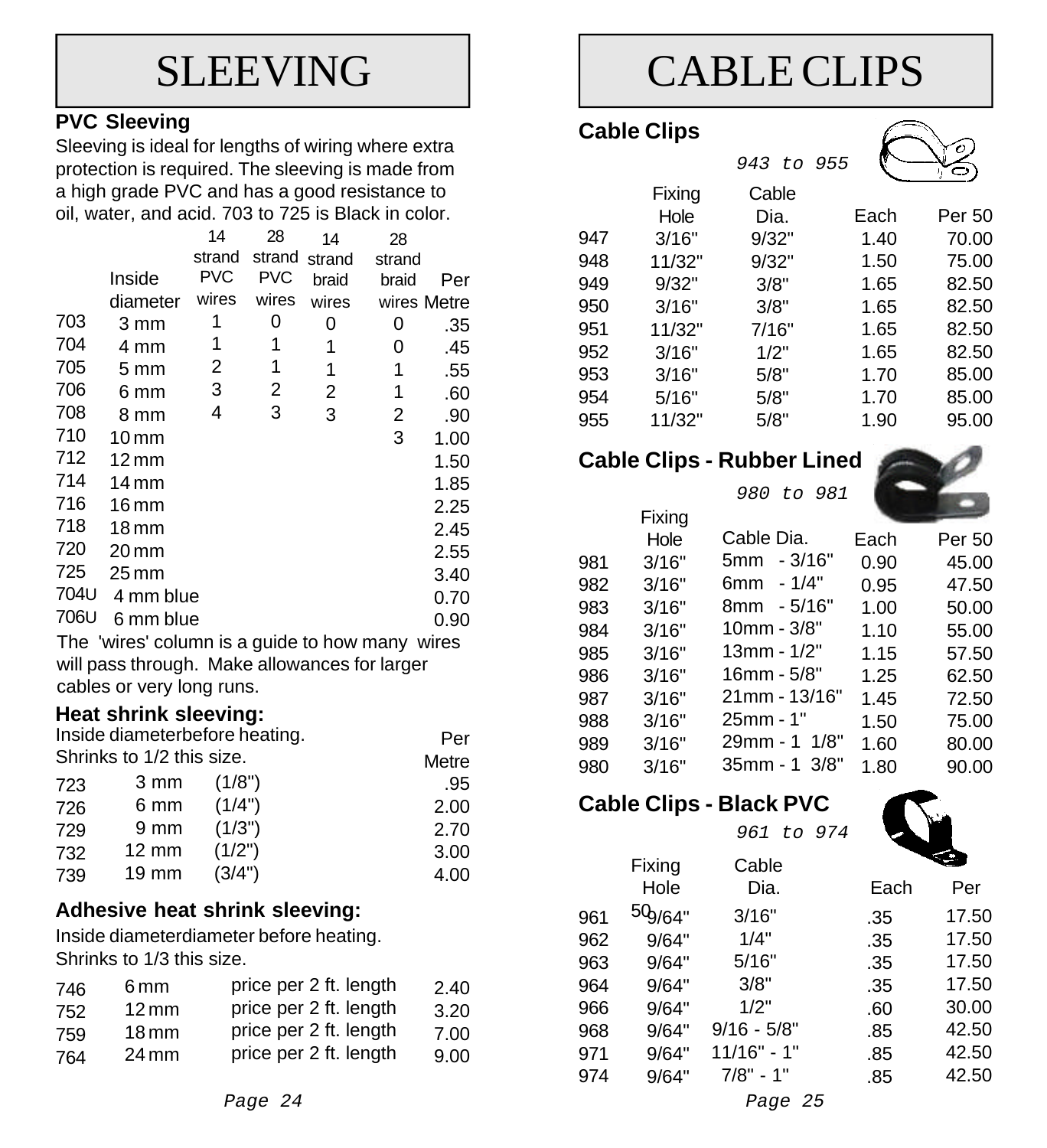## MULTI-PIN **CONNECTORS**



Assembies are supplied with the two mating halves and correct number of terminals.

Each

**Terminals for plugs on this page may be purchased separately. See next page.**

### **3mm Pin & Socket type**

| 821 | 1 - Way Assembly              | 2.20  |  |  |  |  |
|-----|-------------------------------|-------|--|--|--|--|
| 822 | 2 - Way Assembly              | 2.75  |  |  |  |  |
| 823 | 3 - Way Assembly              | 3.25  |  |  |  |  |
| 824 | 4 - Way Assembly              | 4.00  |  |  |  |  |
| 825 | 5 - Way Assembly              | 4.70  |  |  |  |  |
| 827 | 7 - Way Assembly              | 6.40  |  |  |  |  |
| 829 | 9 - Way Assembly              | 7.00  |  |  |  |  |
|     |                               |       |  |  |  |  |
|     | 1/4" Spade & Tab Type         |       |  |  |  |  |
|     |                               | Each  |  |  |  |  |
| 842 | 2 - Way Assembly              | 2.35  |  |  |  |  |
| 843 | 3 - Way Assembly              | 2.75  |  |  |  |  |
| 844 | 4 - Way Assembly              | 3.10  |  |  |  |  |
| 846 | 6 - Way Assembly              | 4.00  |  |  |  |  |
| 848 | 8 - Way Assembly              | 9.20  |  |  |  |  |
| 851 | 11 - Way Assembly             | 11.50 |  |  |  |  |
| 852 | 11 - Way Assembly with flange | 17.00 |  |  |  |  |
|     | for panel mounting            |       |  |  |  |  |
|     | New, available now:           |       |  |  |  |  |
|     | 3 mm TTS Pin & Socket type    |       |  |  |  |  |
|     |                               |       |  |  |  |  |

#### 3 - Way Assembly 5 - Way Assembly 7 - Way Assembly 9 - Way Assembly 20 - Way Assembly 873 875 877 879 880 3.15 4.80 6.55 7.85 21.75

## MULTI-PIN **CONNECTORS**



### **Waterproof Multiway Connectors 3mm Pin & Socket type**

|     | - - - - - - <b>. .</b> | ∟∝⊍   |
|-----|------------------------|-------|
| 853 | 3-Way                  | 9.50  |
| 855 | 5-Way                  | 11.00 |
| 857 | 7-Wav                  | 14.00 |
| 859 | 9-Wav                  | 16.00 |
|     |                        |       |

### **Terminals: Pins and Sockets for # 821 to # 829 and # 853 to # 859. May be ordered separately.**

| 831 Pin terminal upto 14 strand wire    | .35 |
|-----------------------------------------|-----|
| 832 Socket terminal upto 14 strand wire | .35 |
| 833 Pin terminal over 14 strand wire    | .35 |
| 834 Socket terminal over 14 strand      | .35 |

Each

Each

## **Terminals: Spades and Tabs for # 842 to # 852. May be ordered separately.** Each

|                                      | Eacn - |
|--------------------------------------|--------|
| 226 1/4" Female up to 28 strand wire | -30    |
| 228 1/4" Female over 28 strand wire  | .30    |
| 234 1/4" Male up to 28 strand wire   | .30    |
| 235 1/4" Male over 28 strand wire    | .30    |

### *New, available soon:*

## **Terminals: Pins and Sockets for # 873 to # 880. May be ordered separately.** Each

|                                           | Laut |
|-------------------------------------------|------|
| 870 TTS pin terminal up to 14 strand wire | .35  |
| 871 TTS socket term up to 14 strand wire  | .35  |
| 872 TTS pin terminal over 14 strand wire  | .35  |
| 873 TTS socket term over 14 strand        | .35  |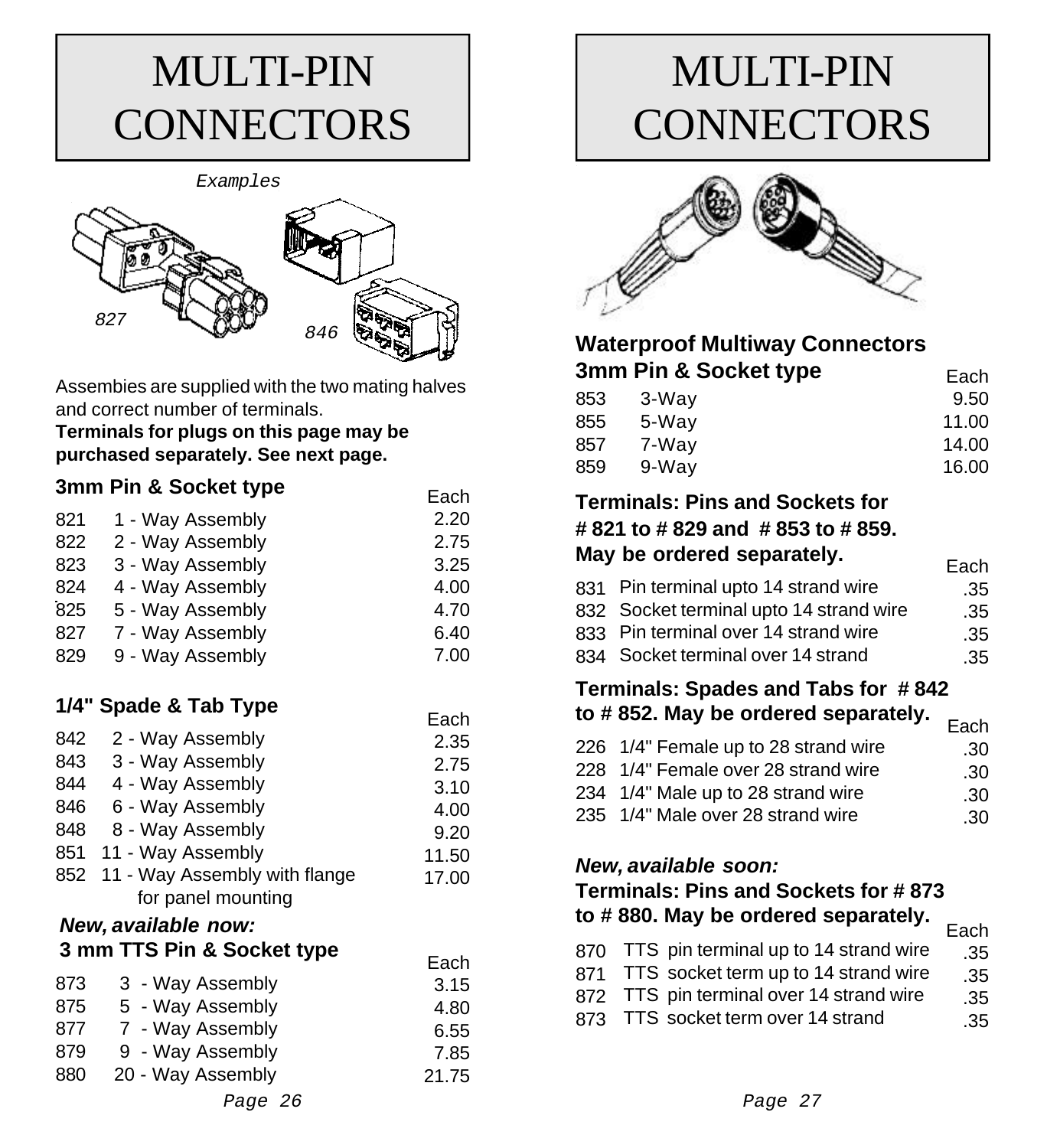

- 
- Wire stripper and crimping tool for spade type terminals. Not for use with bullets. 12.00 AST4

## PIGTAILS & LEADS

**Headlamp Pigtails:** A headlamp **plug** (p.17) & 35" **UW**,**UR** & **B** wires, grommet, **sleeve** & bullets. Chart below reads P for PVC and B for Braid.

|       | UW | UR | в | Plug | <b>Sleeve</b> | Each  |
|-------|----|----|---|------|---------------|-------|
| 141PP | P  | P  | P | 808  | P             | 12.00 |
| 141BB | в  | в  | в | 808  | в             | 19.00 |
| 141XB | в  | в  | P | 808  | В             | 18.00 |
| 141XP | в  | в  | P | 808  | Р             | 15.00 |
| 142   | P  | P  | P | 812  | P             | 22.00 |

## **Turn/side Lamp Pigtails. (2)**

36" length of wires (**GW**,**R**,**B**) for RHS and (**GR**,**R**,**B**) for LHS with 30" **sleeve** and bullets one end, cut to fit other end. Chart below reads P for PVC and B for Braid.

|        | GW | GR | R | в. | Sleeve | Pair  |
|--------|----|----|---|----|--------|-------|
| BW51PP | Р  |    | P | Р  |        | 15.00 |
| BW51XP | в  | к  | R | Р  | P      | 17.00 |
| BW51XB | R  | к  | R | Р  | в      | 19 OO |

## **Steering Column Lead**

A 4-Core steering column harness which caters for indicators and horn. This is thin wall PVC wire with a tighter & thinner gauge braid to ensure fit down the stator tube. The wire colors are N/B, G/N, GW, & G/R. Other core sizes can be made to order.

104 4-core lead with terminals per ft. 4.65

## **Dimmer Switch Lead**

Dimmer switch extension lead which is used to connect a floor mounted dimmer switch to the main harness. Made in a similar style to the steering column harness, this comes with Blue, Blue/White, and Blue/Red Wires.

| 102 Forks one end & bullets other  | per ft. 3.90 |  |
|------------------------------------|--------------|--|
| 103 Spades one end & bullets other | per ft. 3.90 |  |

## **Wiper Motor Lead**

A braided 2-core Purple & Black wiper motor lead which is designed to fit around the windscreen on older cars. 105 2-core wiper motor lead per ft. 2.70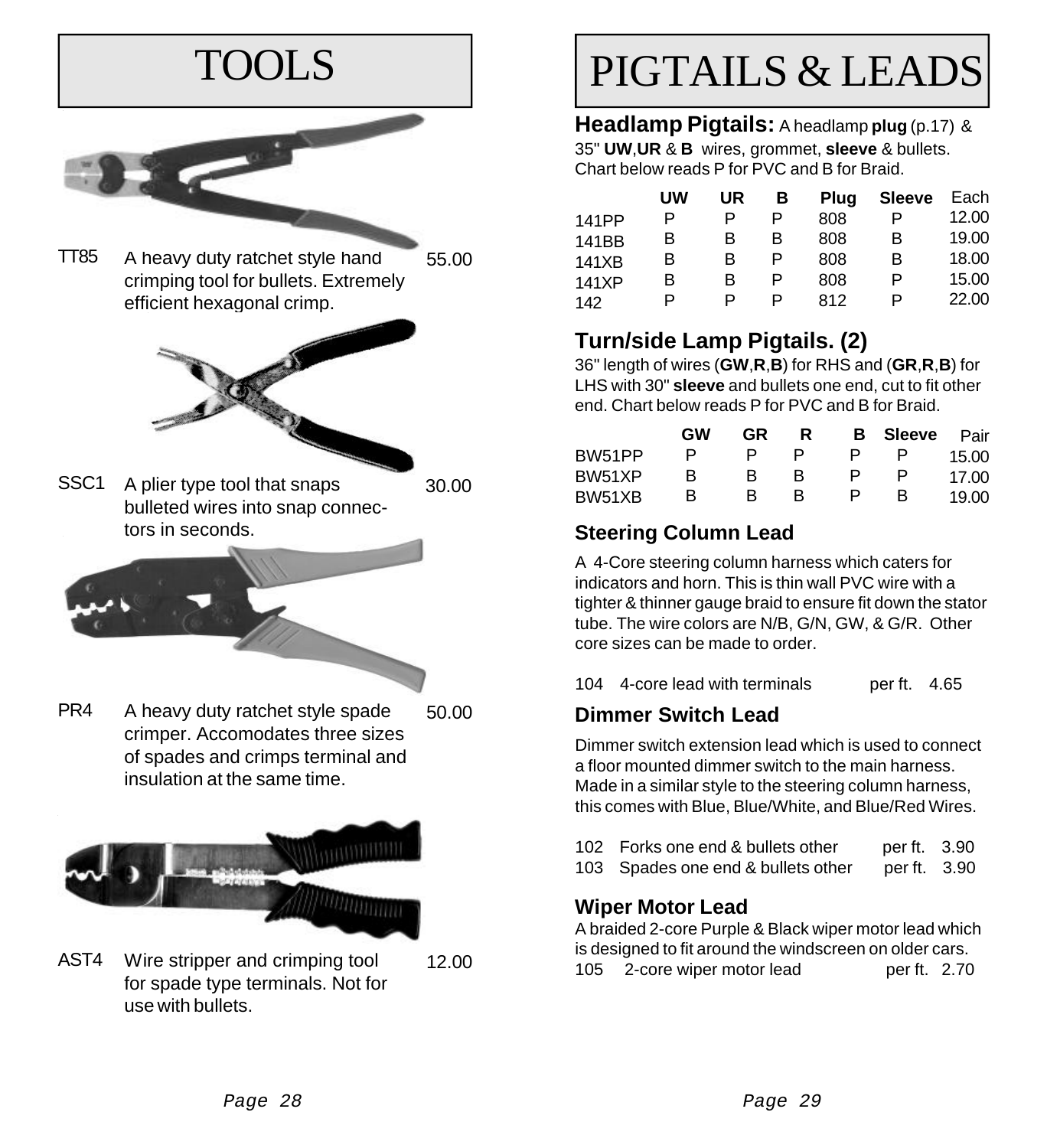## **STICKERS**

Web page has color pictures



## **STICKERS**

Web page has color pictures

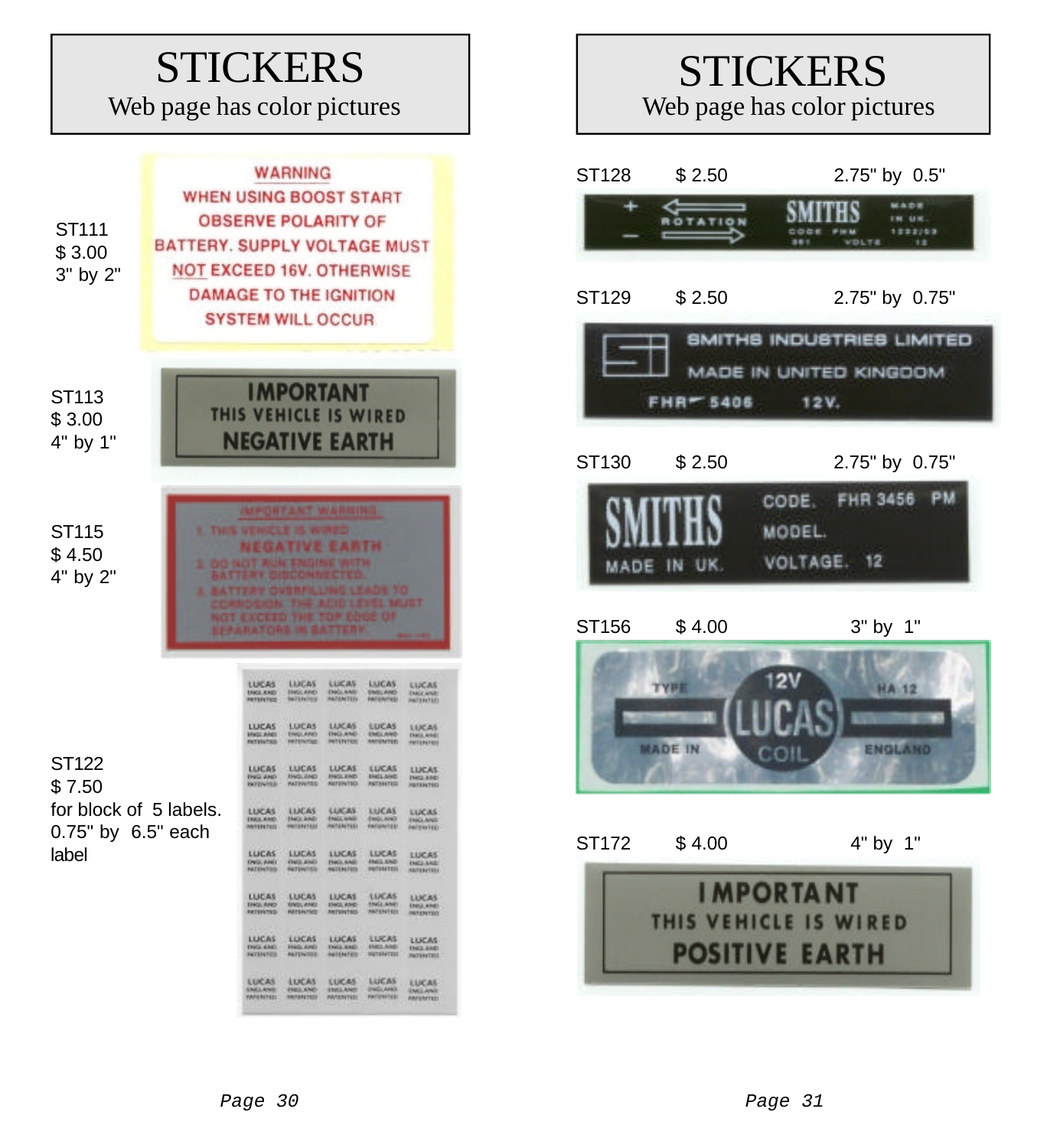## **STICKERS**

Web page has color pictures

**ELECTRICALLY TESTED** 

## **NOTES**

ST272 \$ 3.00 1.5" by 5.75"

**RISTS WIRES** & CABLES LTD **ELECTRICALLY TESTED RISTS WIRES** & CABLES LTD **ELECTRICALLY TESTED** 

**RISTS WIRES** & CABLES LTD

ST270 \$ 4.00 2.5" by 1"



ST200 \$ 9.00 for set of 3 labels, top 5.25" by 2.25" middle 4.75" by 2.5" bottom 4.25" by 1.25"

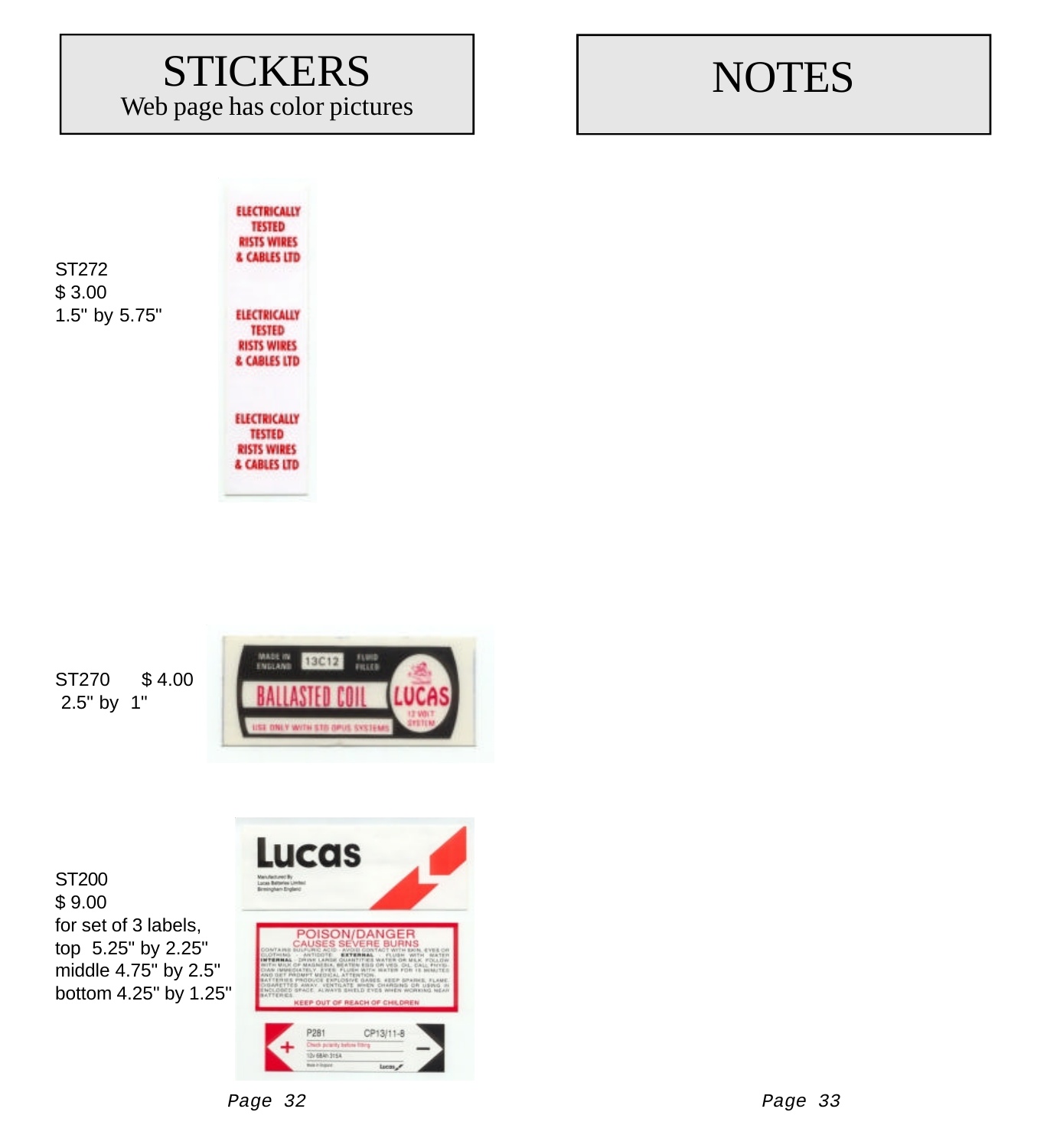| Qty                | Part#                                                                                                          |                                      | <b>Wire Color / Description</b> | <b>Price Each</b>        | <b>Total Price</b>                                  |  |
|--------------------|----------------------------------------------------------------------------------------------------------------|--------------------------------------|---------------------------------|--------------------------|-----------------------------------------------------|--|
|                    |                                                                                                                |                                      |                                 |                          |                                                     |  |
|                    |                                                                                                                |                                      |                                 |                          |                                                     |  |
|                    |                                                                                                                |                                      |                                 |                          |                                                     |  |
|                    |                                                                                                                |                                      |                                 |                          |                                                     |  |
|                    |                                                                                                                |                                      |                                 |                          |                                                     |  |
|                    |                                                                                                                |                                      |                                 |                          |                                                     |  |
|                    |                                                                                                                |                                      |                                 |                          |                                                     |  |
|                    |                                                                                                                |                                      |                                 |                          |                                                     |  |
|                    |                                                                                                                |                                      |                                 |                          |                                                     |  |
|                    |                                                                                                                |                                      |                                 |                          |                                                     |  |
|                    |                                                                                                                |                                      |                                 |                          |                                                     |  |
|                    |                                                                                                                |                                      |                                 |                          |                                                     |  |
|                    | Please use reverse side if required                                                                            |                                      |                                 | From Other Side          |                                                     |  |
| Name               |                                                                                                                |                                      |                                 | Merchandise<br>Sub-Total |                                                     |  |
| <b>Street</b>      |                                                                                                                |                                      |                                 | Shipping (Page 1)        |                                                     |  |
| City               |                                                                                                                |                                      |                                 | Minimum \$6.00           |                                                     |  |
|                    |                                                                                                                |                                      |                                 | SUB-TOTAL                |                                                     |  |
| St, Zip            |                                                                                                                |                                      |                                 | PA Residents 6%          |                                                     |  |
| E-mail             |                                                                                                                |                                      |                                 | <b>TOTAL</b>             |                                                     |  |
| Payment By:        |                                                                                                                | Visa                                 | <b>MasterCard</b>               | Check/Money Order        |                                                     |  |
| <b>Card Number</b> |                                                                                                                |                                      |                                 |                          | <b>Minimum Credit</b><br><b>Card Order: \$20.00</b> |  |
|                    | Three digit security code from back of card,<br>Valid Through<br>after last four digits of credit card number. |                                      |                                 |                          |                                                     |  |
|                    |                                                                                                                | Checks Payable to: British Wiring    |                                 |                          |                                                     |  |
|                    | Mail to: P.O. Box 185                                                                                          |                                      |                                 |                          |                                                     |  |
|                    | <b>617 Walnut Street</b>                                                                                       |                                      |                                 |                          | Signature                                           |  |
|                    | <b>Bally, PA 19503</b><br>toll free: 866-461-9050                                                              |                                      | Day time phone (                | $\lambda$                |                                                     |  |
| fax:               | 610-845-3518                                                                                                   |                                      | Evening phone (                 |                          |                                                     |  |
|                    |                                                                                                                | web page: www.BritishWiring.com      | Fax number<br>$\left($          |                          |                                                     |  |
|                    |                                                                                                                | e-mail: British Wiring@Ameritech.net |                                 |                          |                                                     |  |